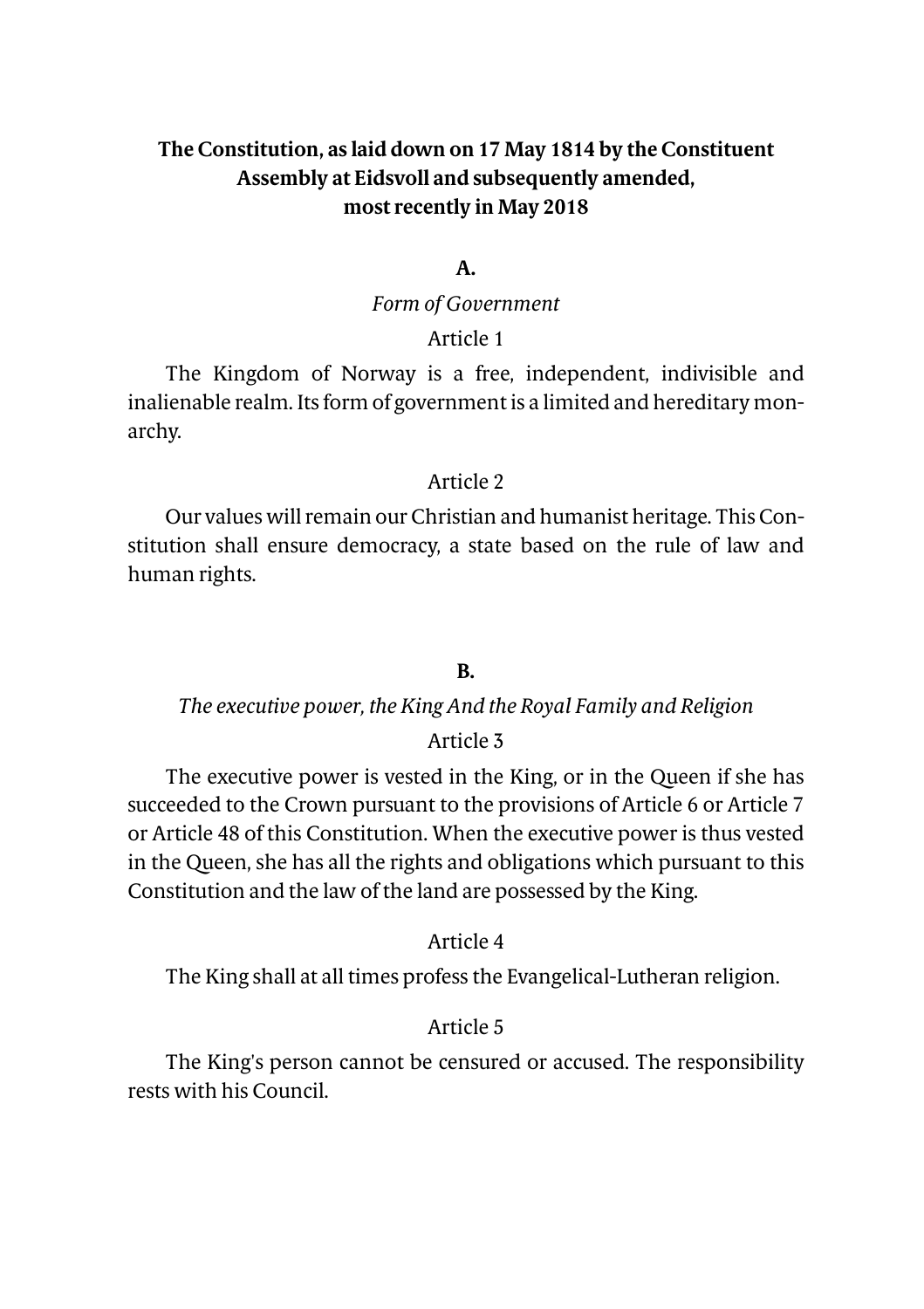The order of succession is lineal, so that only a child born in lawful wedlock of the Queen or King, or of one who is herself or himself entitled to the succession, may succeed, and so that the nearest line shall take precedence over the more remote and the elder in the line over the younger.

An unborn child shall also be included among those entitled to the succession and shall immediately take her or his proper place in the line of succession as soon as she or he is born into the world.

The right of succession shall not, however, belong to any person who is not born in the direct line of descent from the last reigning Queen or King or a sister or brother thereof, or is not herself or himself a sister or brother thereof.

When a Princess or Prince entitled to succeed to the Crown of Norway is born, her or his name and time of birth shall be notified to the first Storting in session and be entered in the record of its proceedings.

For those born before the year 1971, Article 6 of the Constitution as it was passed on 18 November 1905 shall, however, apply. For those born before the year 1990 it shall nevertheless be the case that a male shall take precedence over a female.

## Article 7

If there is no Princess or Prince entitled to the succession, the King may propose his successor to the Storting, which has the right to make the choice if the King's proposal is not accepted.

## Article 8

The age of majority of the King shall be laid down by law.

As soon as the King has attained the age prescribed by law, he shall make a public declaration that he is of age.

## Article 9

As soon as the King, being of age, accedes to the Government, he shall take the following oath before the Storting: "I promise and swear that I will govern the Kingdom of Norway in accordance with its Constitution and Laws; so help me God, the Almighty and Omniscient."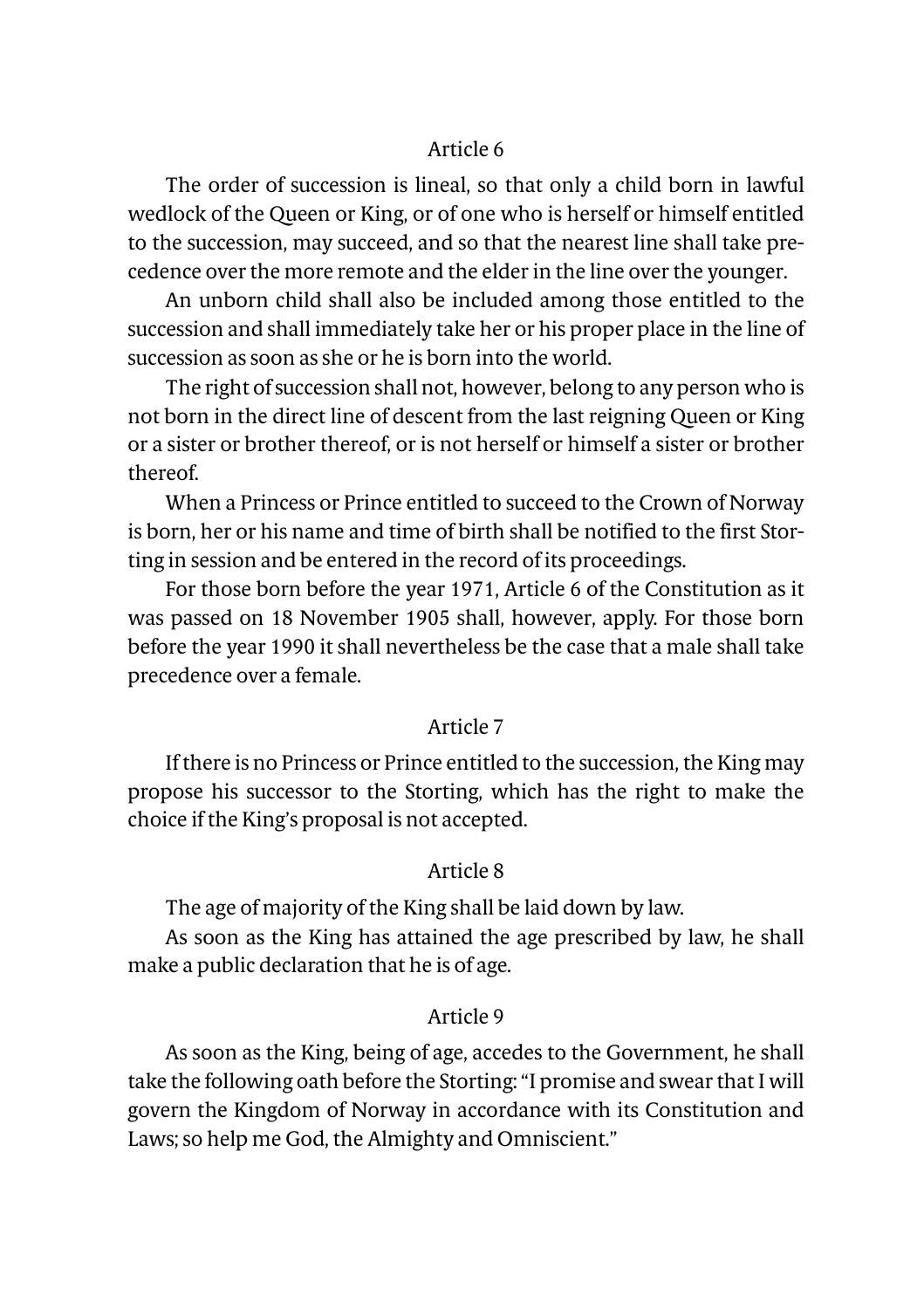If the Storting is not in session at the time, the oath shall be made in writing in the Council of State and be repeated solemnly by the King at the first subsequent Storting.

# Article 10

(Repealed)

### Article 11

The King shall reside in the realm and may not, without the consent of the Storting, remain outside the realm for more than six months at a time, otherwise he shall have forfeited, for his person, the right to the Crown.

The King may not accept any other crown or government without the consent of the Storting, for which two thirds of the votes are required.

#### Article 12

The King himself chooses a Council from among Norwegian citizens who are entitled to vote. This Council shall consist of a Prime Minister and at least seven other Members.

The King apportions the business among the Members of the Council of State as he deems appropriate. Under extraordinary circumstances, besides the ordinary Members of the Council of State, the King may summon other Norwegian citizens, although no Members of the Storting, to take a seat in the Council of State.

Husband and wife, parent and child or two siblings may never sit at the same time in the Council of State.

### Article 13

During his travels within the realm, the King may delegate the administration of the realm to the Council of State. The Council of State shall conduct the Government in the King's name and on his behalf. It shall scrupulously observe the provisions of this Constitution, as well as such particular directives in conformity therewith as the King may instruct.

The matters of business shall be decided by voting, where in the event of the votes being equal, the Prime Minister, or in his absence the highest-ranking Member of the Council of State who is present, shall have two votes.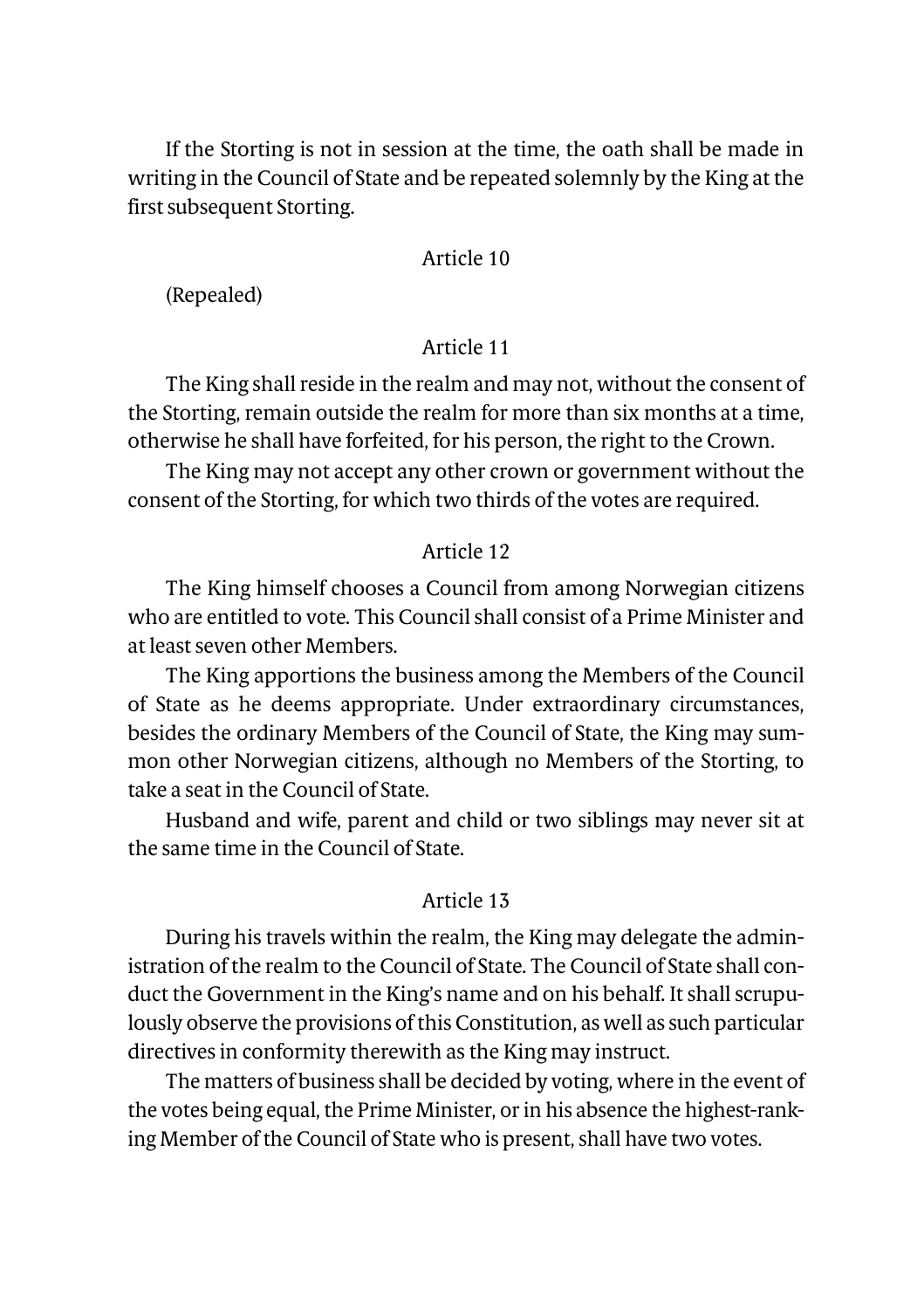The Council of State shall make a report to the King on matters of business which it thus decides.

## Article 14

The King may appoint state secretaries to assist Members of the Council of State with their duties outside the Council of State. Each state secretary shall act on behalf of the Member of the Council of State to whom he is attached to the extent determined by that Member.

# Article 15

Any person who holds a seat in the Council of State has the duty to submit his application to resign once the Storting has passed a vote of no confidence against that Member of the Council of State or against the Council of State as a whole.

The King is bound to grant such an application to resign.

Once the Storting has passed a vote of no confidence, only such business may be conducted as is required for the proper discharge of duties.

# Article 16

All inhabitants of the realm shall have the right to free exercise of their religion. The Church of Norway, an Evangelical-Lutheran church, will remain the Established Church of Norway and will as such be supported by the State. Detailed provisions as to its system will be laid down by law. All religious and belief communities should be supported on equal terms.

## Article 17

The King may issue and repeal ordinances relating to commerce, customs, all livelihoods and the public administration and regulation, although these must not conflict with the Constitution or with the laws passed by the Storting (as hereinafter prescribed in Articles 76, 77, 78 and 79). They shall apply on a provisional basis until the next Storting.

# Article 18

As a general rule the King shall provide for the collection of the taxes and duties imposed by the Storting.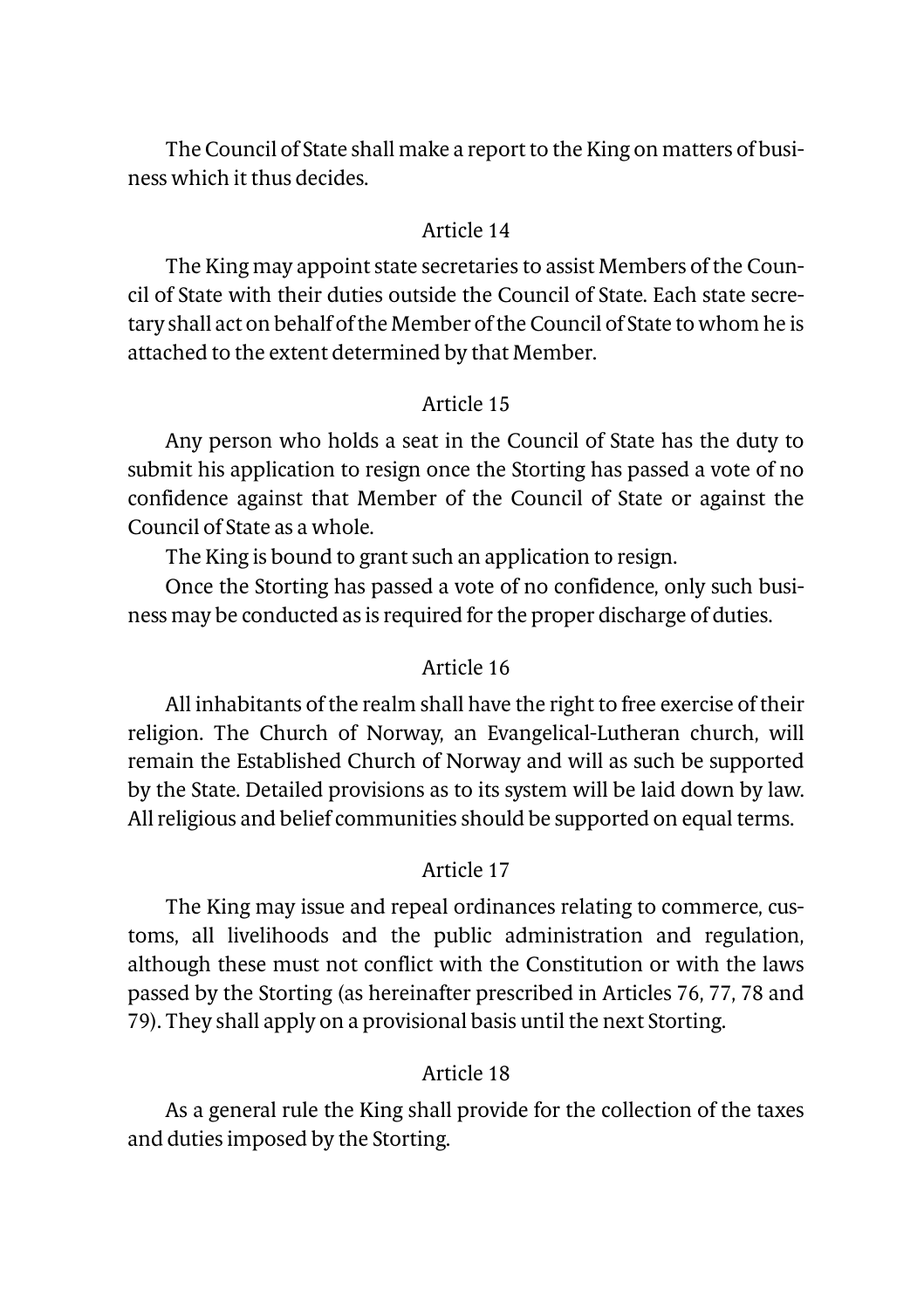The King shall ensure that the properties and regalia of the state are utilised and administered in the manner determined by the Storting and in the best interests of the general public.

### Article 20

The King shall have the right in the Council of State to pardon criminals after sentence has been passed. The criminal shall have the choice of accepting the King's pardon or submitting to the penalty imposed.

In proceedings which the Storting causes to be brought before the Court of Impeachment, no pardon other than deliverance from the death penalty may be granted, unless the Storting has given its consent thereto.

# Article 21

The King shall choose and appoint, after consultation with his Council of State, all senior civil and military officials. Before the appointment is made, such officials shall swear or, if by law exempted from taking the oath, solemnly declare obedience and allegiance to the Constitution and the King, although senior officials who are not Norwegian nationals may by law be exempted from this duty. The Royal Princes and Princesses must not hold senior civil offices.

#### Article 22

The Prime Minister and the other Members of the Council of State, together with the state secretaries, may be dismissed by the King without any prior court judgment, after he has heard the opinion of the Council of State on the subject. The same applies to senior officials employed in government ministries or in the diplomatic or consular service, the highestranking civil officials, commanders of regiments and other military formations, commandants of fortresses and officers commanding warships. Whether pensions should be granted to senior officials thus dismissed shall be determined by the next Storting. In the interval they shall receive two thirds of their previous pay.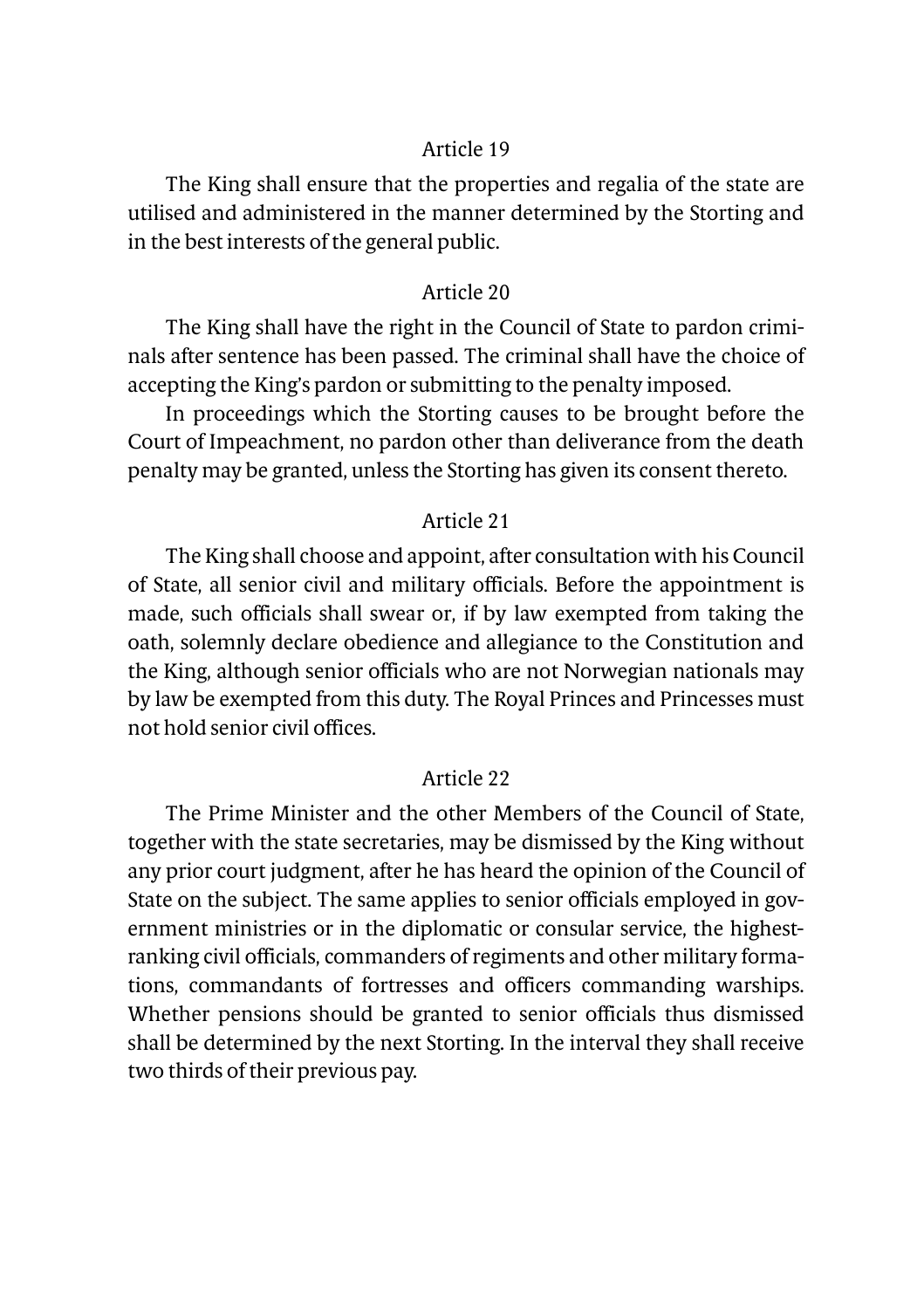Other senior officials may only be suspended by the King, and must then without delay be charged before the Courts, but they may not, except by court judgment, be dismissed nor, against their will, transferred.

All senior officials may, without a prior court judgment, be discharged from office upon attaining the statutory age limit. It may be determined by law that certain senior officials who are not judges may be appointed for a term of years.

## Article 23

The King may bestow orders upon whomever he pleases as a reward for distinguished services, and such orders must be publicly announced, but no rank or title other than that attached to any office. The order exempts no one from the common duties and burdens of citizens, nor does it carry with it any preferential admission to senior official posts in the state. Senior officials honourably discharged from office retain the title and rank of their office. This does not apply, however, to Members of the Council of State or the state secretaries.

No personal, or mixed, hereditary privileges may henceforth be granted to anyone.

### Article 24

The King chooses and dismisses, at his own discretion, his royal household and court officials.

## Article 25

The King is commander-in-chief of the armed forces of the realm. These forces may not be increased or reduced without the consent of the Storting. They may not be transferred to the service of foreign powers, nor may the military forces of any foreign power, except auxiliary forces assisting against hostile attack, be brought into the realm without the consent of the Storting.

The territorial army and the other troops which cannot be classed as troops of the line must never, without the consent of the Storting, be employed outside the borders of the realm.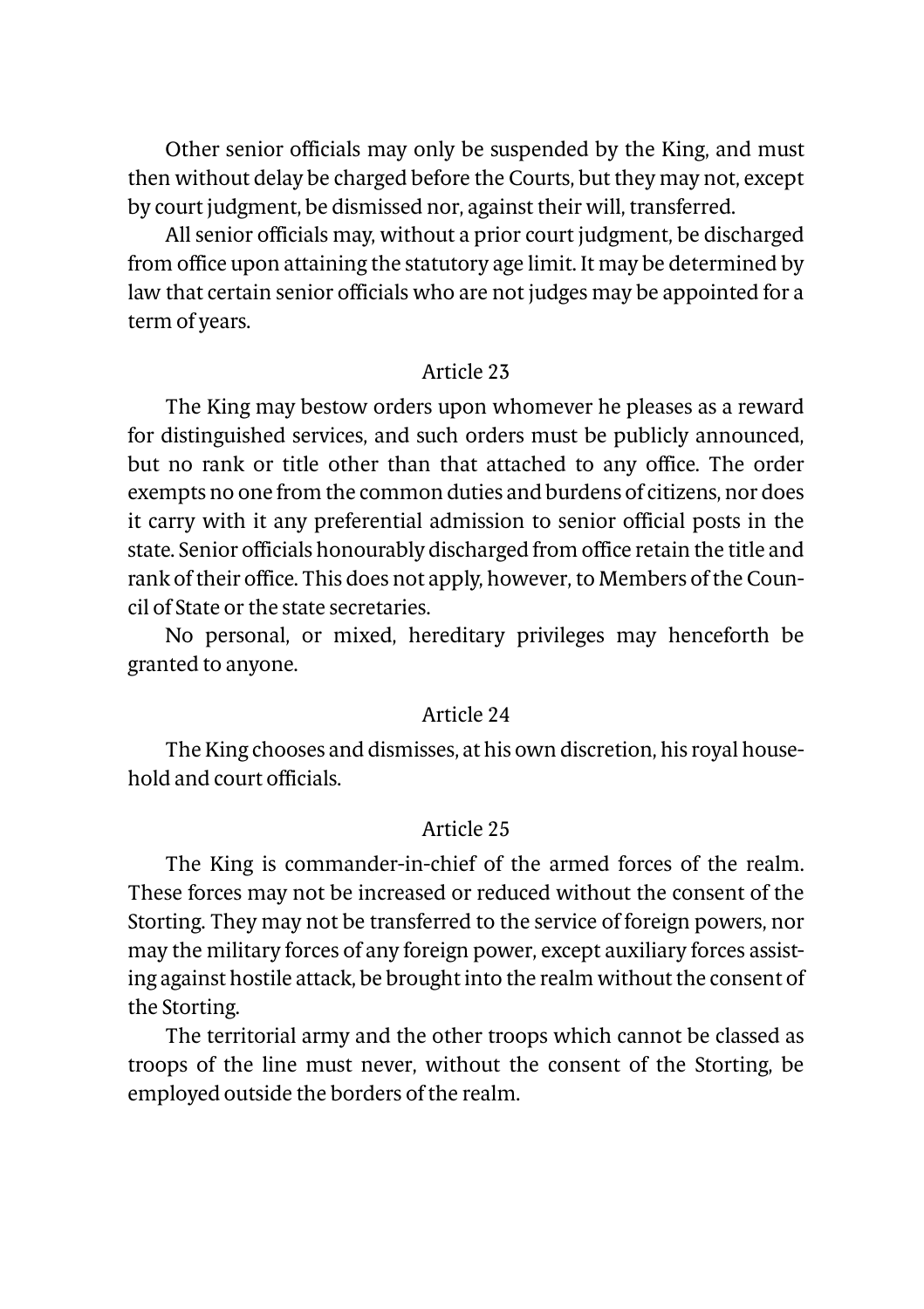The King has the right to call up troops, to engage in war in defence of the realm and to make peace, to conclude and denounce treaties, to send and to receive diplomatic envoys.

Treaties on matters of special importance, and, in all cases, treaties whose implementation, according to the Constitution, necessitates a new law or a decision by the Storting, are not binding until the Storting has given its consent thereto.

# Article 27

All Members of the Council of State shall, unless lawfully absent, attend the Council of State. No decision may be adopted there unless more than half the number of Members are present.

### Article 28

Recommendations regarding appointments to senior official posts and other matters of importance shall be presented in the Council of State by the Member within whose competence they fall, and such matters shall be dealt with by them in accordance with the decision adopted in the Council of State. However, matters strictly relating to military command may, to the extent determined by the King, be excepted from proceedings in the Council of State.

## Article 29

If a Member of the Council of State is prevented due to lawful absence from attending the meeting and from presenting the matters that fall within his competence, these shall be presented by another Member temporarily appointed by the King for the purpose.

If so many Members are prevented due to lawful absence from attending that not more than half of the stipulated number are present, the requisite number of other men or women shall be temporarily appointed to take a seat in the Council of State.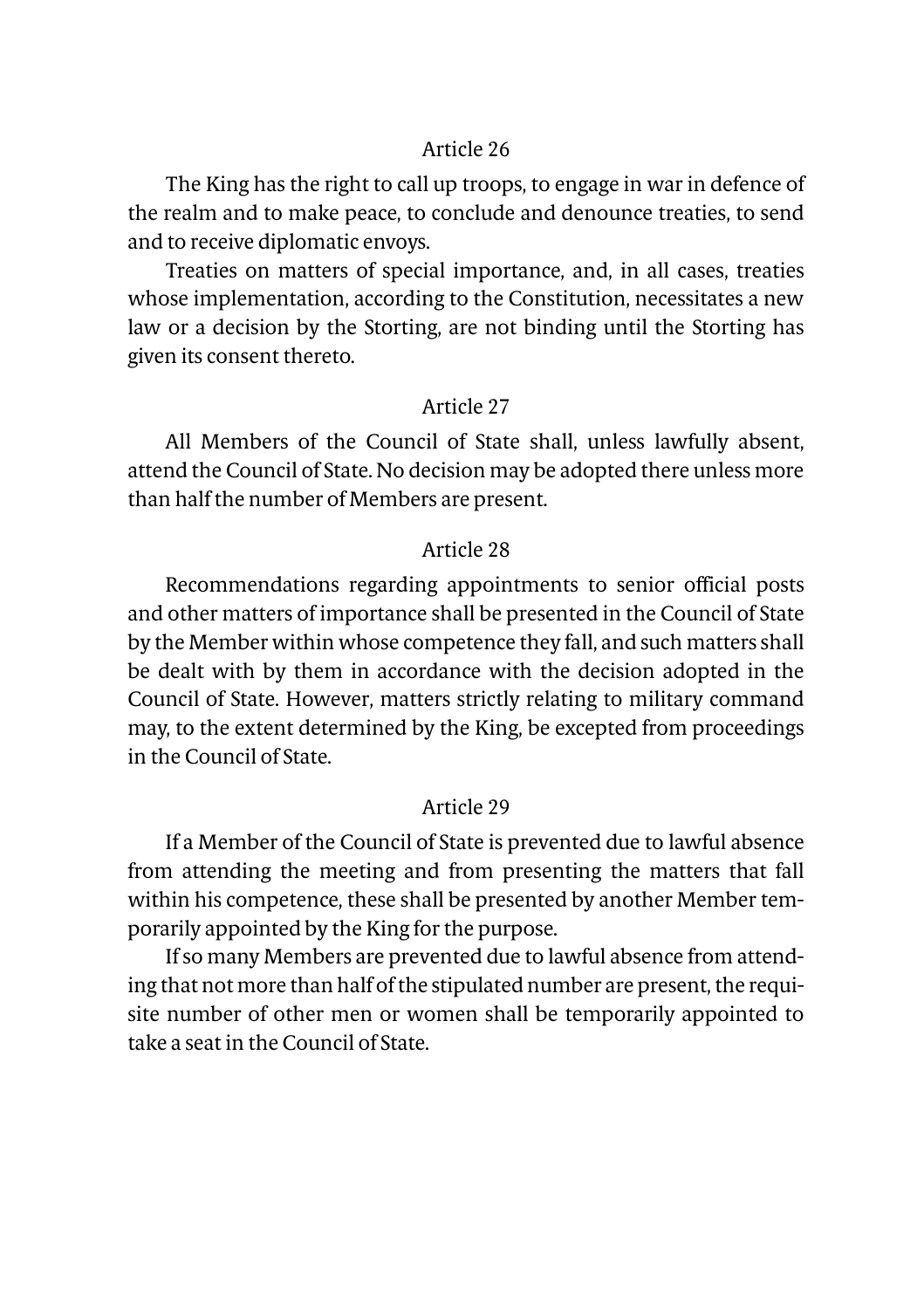All the proceedings of the Council of State shall be entered in its records. Diplomatic matters which the Council of State decides to keep secret shall be entered in a special record. The same applies to military command matters which the Council of State decides to keep secret.

Everyone who has a seat in the Council of State has the duty frankly to express their opinion, to which the King is bound to listen. But it rests with the King to make a decision according to his own judgment.

If any Member of the Council of State is of the opinion that the King's decision conflicts with the form of government or the laws of the realm, it is his duty to make strong remonstrances against it, as well as to enter his opinion in the records. A Member who has not thus protested is deemed to have been in agreement with the King, and shall be answerable in such manner as may be subsequently decided, and may be impeached by the Storting before the Court of Impeachment.

### Article 31

All decisions drawn up by the King shall, in order to become valid, be countersigned. Decisions relating to military command are countersigned by the person who has presented the matter, while other decisions are countersigned by the Prime Minister or, if he has not been present, by the highest-ranking Member of the Council of State present.

### Article 32

The decisions adopted by the Government during the King's absence shall be drawn up in the King's name and be signed by the Council of State.

#### Article 33

Norges Bank is the central bank of Norway.

## Article 34

The King shall make provisions concerning titles for those who are entitled to succeed to the Crown.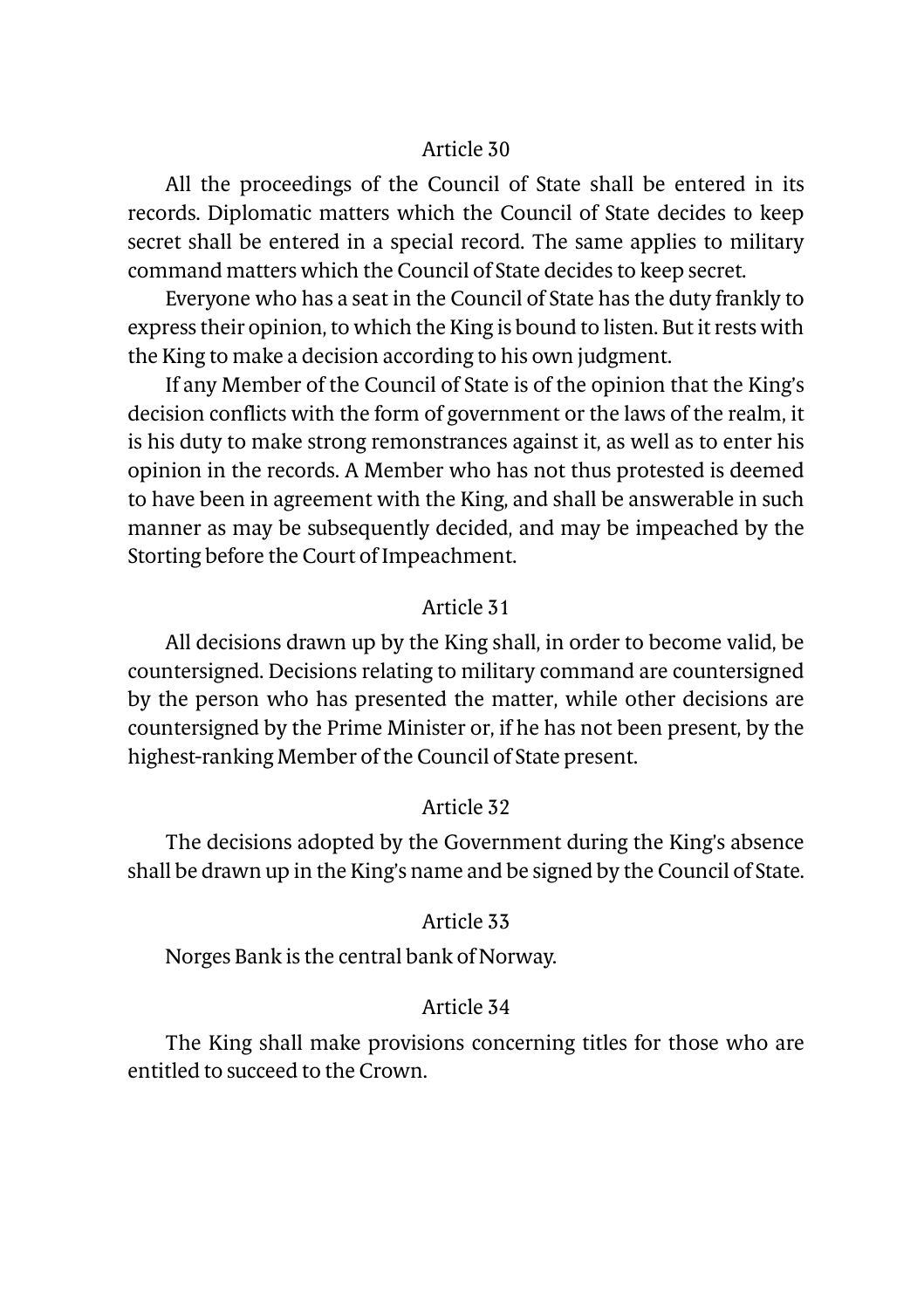As soon as the heir to the throne has completed her or his eighteenth year, she or he is entitled to take a seat in the Council of State, although without a vote or responsibility.

### Article 36

A Prince or Princess entitled to succeed to the Crown of Norway may not marry without the consent of the King. Nor may he or she accept any other crown or government without the consent of the King and the Storting. For the consent of the Storting two thirds of the votes are required.

If he or she acts contrary to this rule, they and their descendants forfeit their right to the throne of Norway.

## Article 37

The Royal Princes and Princesses shall not personally be answerable to anyone other than the King, or whomever he decrees to sit in judgment on them.

## Article 38

(Repealed)

#### Article 39

If the King dies and the heir to the throne is still under age, the Council of State shall immediately summon the Storting.

### Article 40

Until the Storting has assembled and made provisions for the Government during the minority of the King, the Council of State shall be responsible for the administration of the realm in accordance with the Constitution.

## Article 41

If the King is absent from the realm unless commanding in the field, or if he is so ill that he cannot attend to the Government, the person next entitled to succeed to the throne shall, provided that he has attained the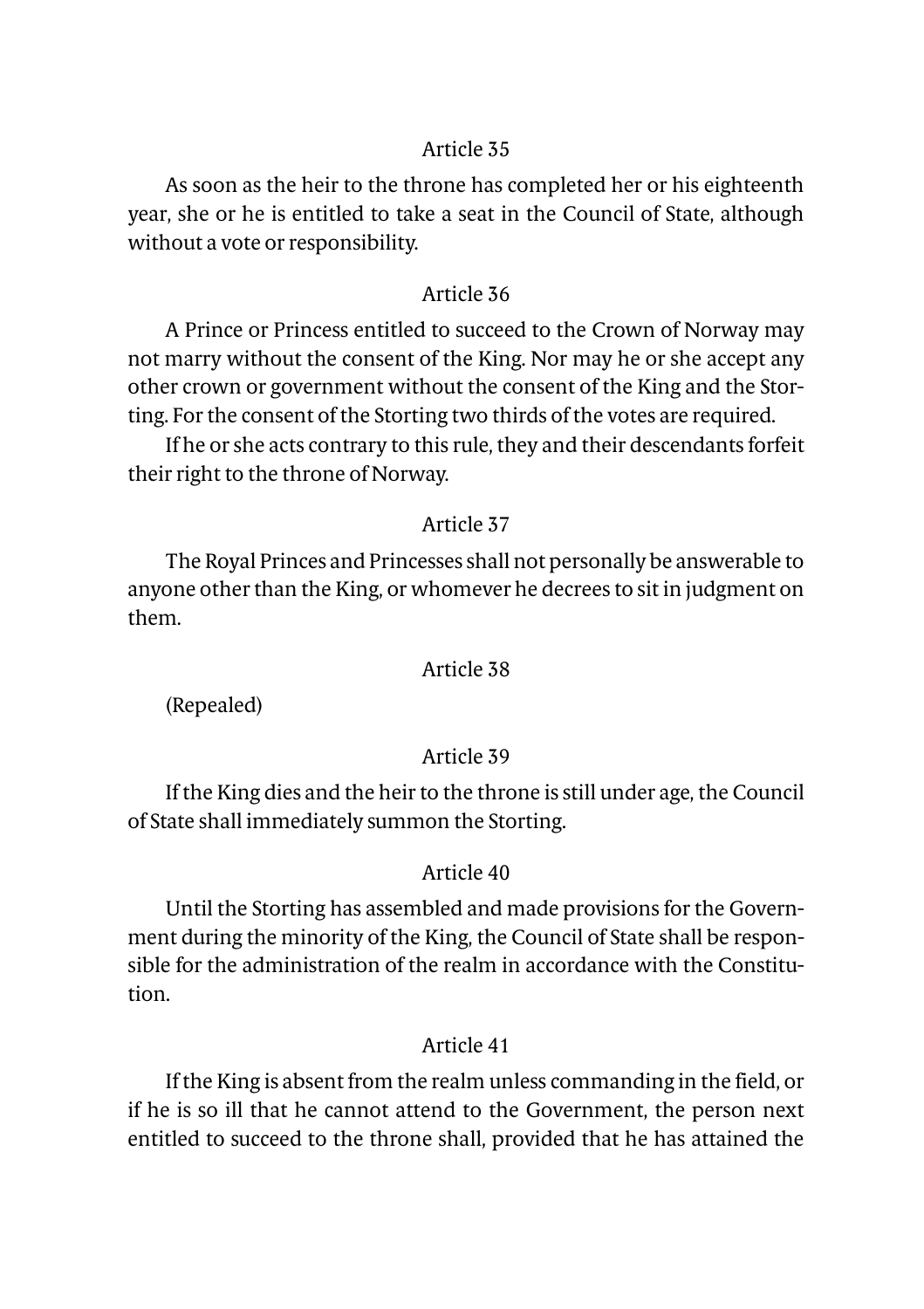age stipulated for the King's majority, conduct the Government as the temporary executor of the Royal Powers. If this is not the case, the Council of State will conduct the administration of the realm.

### Article 42

(Repealed)

## Article 43

The election of trustees to conduct the Government on behalf of the King during his minority shall be undertaken by the Storting.

## Article 44

The Princess or Prince who, in the cases mentioned in Article 41, conducts the Government shall make the following oath in writing before the Storting: "I promise and swear that I will conduct the Government in accordance with the Constitution and the Laws, so help me God, the Almighty and Omniscient."

If the Storting is not in session at the time, the oath shall be made in the Council of State and later be presented to the next Storting.

The Princess or Prince who has once made the oath shall not repeat it later.

## Article 45

As soon as their conduct of the Government ceases, they shall submit to the King and the Storting an account of the same.

# Article 46

If the persons concerned fail to summon the Storting immediately in accordance with Article 39, it becomes the unconditional duty of the Supreme Court, as soon as four weeks have elapsed, to arrange for the Storting to be summoned.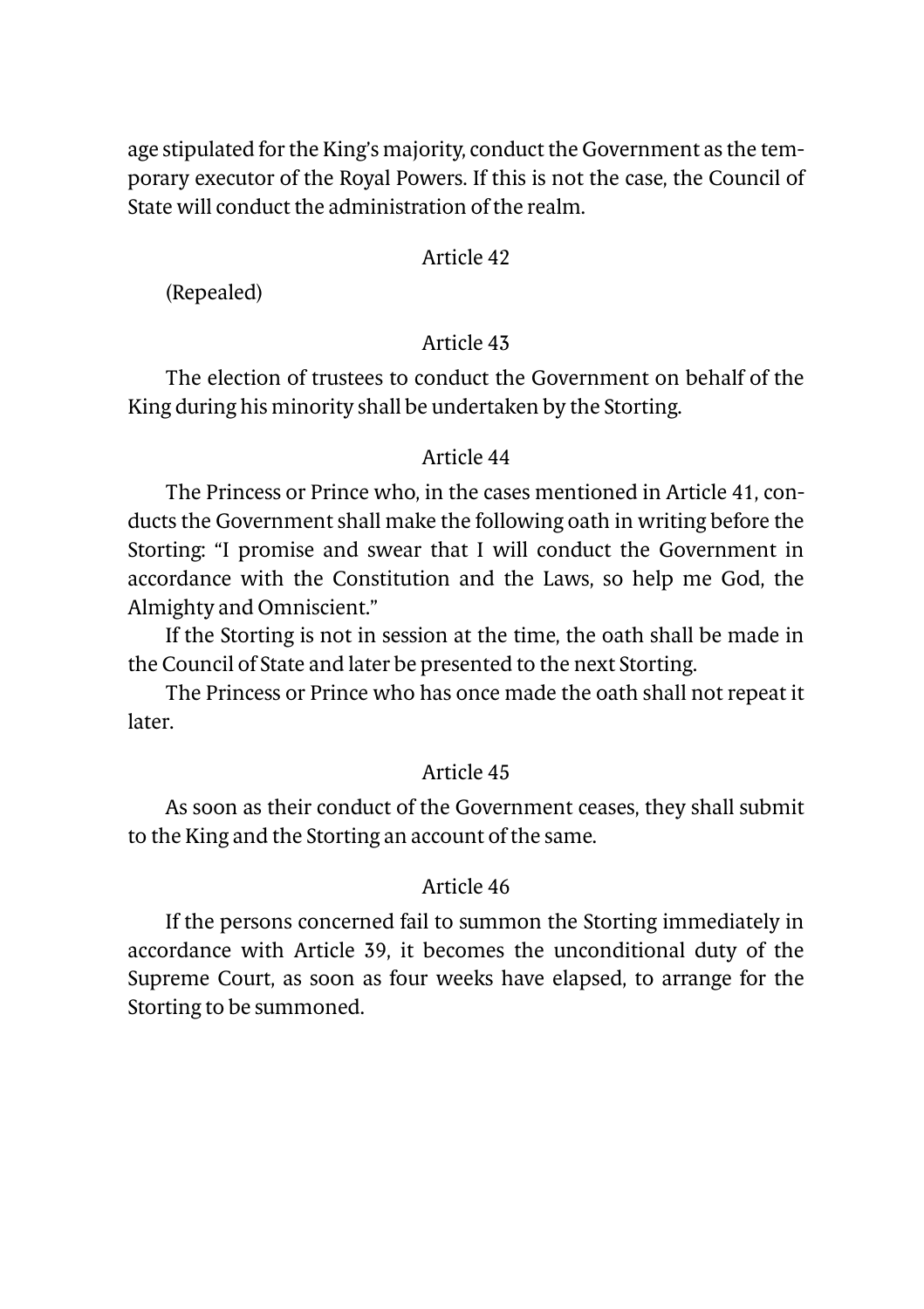The supervision of the education of the King during his minority should, if both his parents are dead and neither of them has left any written directions thereon, be determined by the Storting.

# Article 48

If the royal line has died out, and no successor to the throne has been designated, then a new Queen or King shall be chosen by the Storting. Meanwhile, the executive power shall be exercised in accordance with Article 40.

# **C.**

## *Rights of Citizens and The Legislative Power*

## Article 49

The people exercise the legislative power through the Storting. The Members of the Storting are elected through free and secret elections.

### Article 50

Those entitled to vote in elections to the Storting are Norwegian citizens, men and women, who, at the latest in the year when the election is held, have completed their eighteenth year.

The extent, however, to which Norwegian citizens who on election day are resident outside the realm but who satisfy the aforementioned conditions are entitled to vote shall be determined by law.

Rules may be laid down by law concerning the right to vote of persons otherwise entitled to vote who on election day are manifestly suffering from a seriously weakened mental state or a reduced level of consciousness.

## Article 51

The rules on the keeping of the electoral register and on the registration in the register of persons entitled to vote shall be determined by law.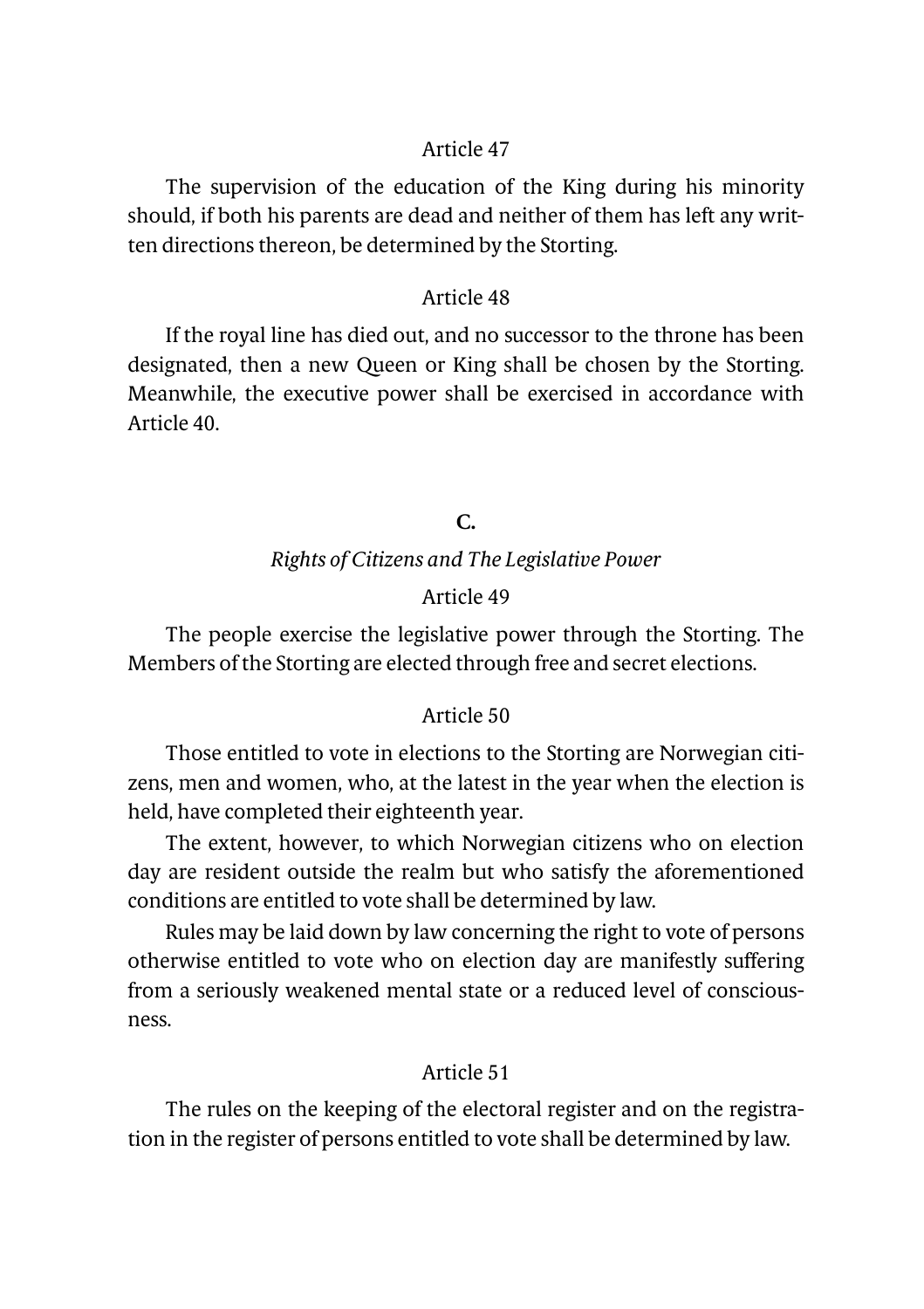(Repealed)

# Article 53

The right to vote is lost by persons:

- a) sentenced for criminal offences, in accordance with the relevant provisions laid down by law;
- b) entering the service of a foreign power without the consent of the Government.

# Article 54

Elections shall be held every fourth year. They shall be concluded by the end of September.

# Article 55

Elections shall be conducted in the manner prescribed by law. Disputes regarding the right to vote shall be settled by the Election Commission, whose decision may be appealed to the Storting.

## Article 56

(Repealed)

# Article 57

The number of Members of the Storting shall be one hundred and sixty-nine.

The realm is divided into nineteen constituencies.

One hundred and fifty of the Members of the Storting are elected as representatives of constituencies and the remaining nineteen Members are elected as members at large.

Each constituency shall have one seat at large.

The number of Members of the Storting to be chosen from each constituency is determined on the basis of a calculation of the ratio between the number of inhabitants and surface area of each constituency and the number of inhabitants and surface area of the entire realm, in which each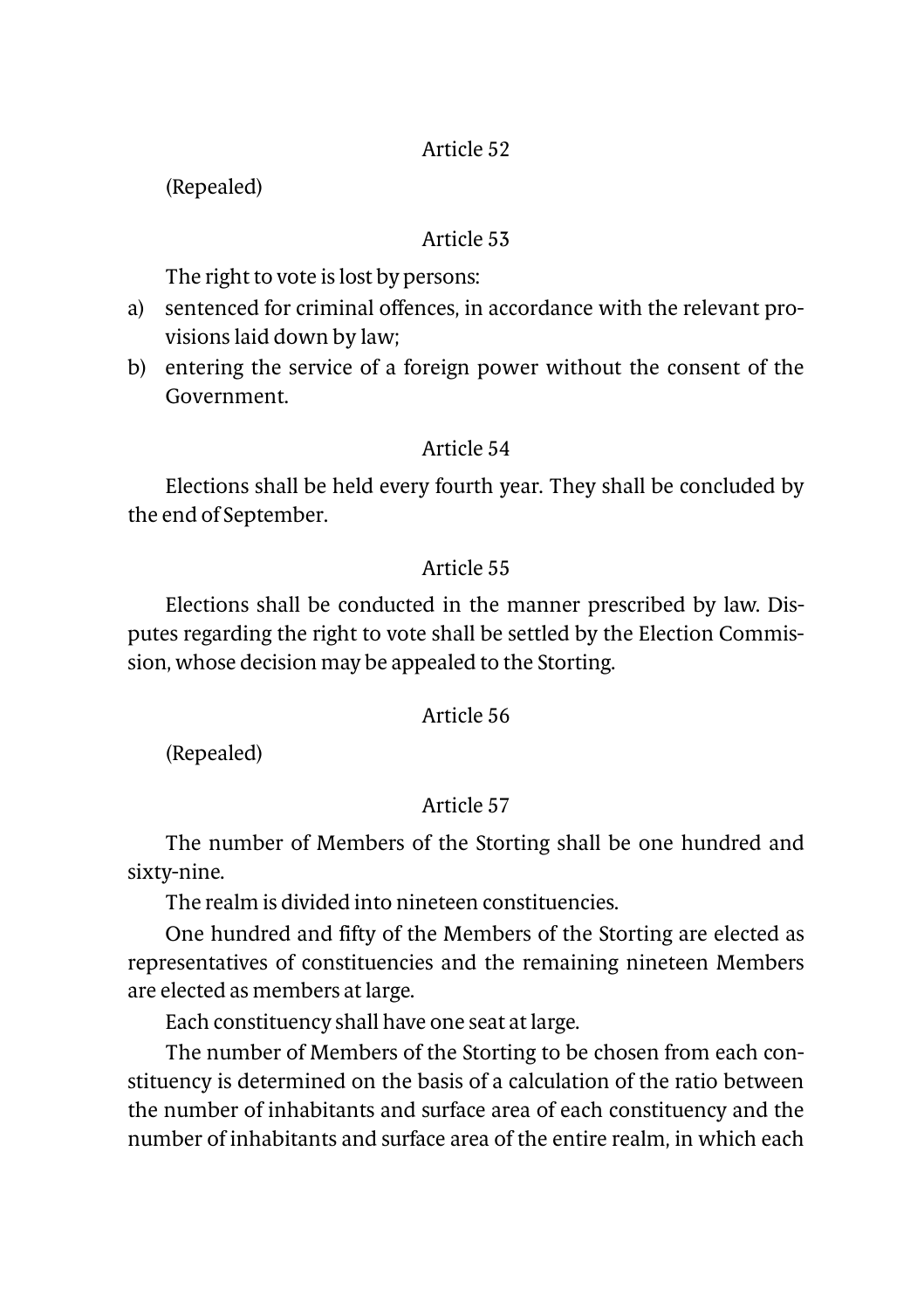inhabitant counts as one point and each square kilometre counts as 1.8 points. This calculation shall be made every eighth year.

Specific provisions on the division of the realm into constituencies and on the allotment of seats in the Storting to the constituencies shall be determined by law.

## Article 58

The polls shall be held separately for each municipality. At the polls votes shall be cast directly for representatives to the Storting, together with their proxies, to represent the entire constituency.

#### Article 59

The election of representatives of constituencies is based on proportional representation and the seats are distributed among the political parties in accordance with the following rules.

The total number of votes cast for each party within each separate constituency is divided by 1.4, 3, 5, 7 and so on until the number of votes cast is divided as many times as the number of seats that the party in question may be expected to obtain. The party which in accordance with the foregoing obtains the largest quotient is allotted the first seat, while the second seat is allotted to the party with the second largest quotient, and so on until all the seats are distributed.

List alliances are not permitted.

The seats at large are distributed among the parties taking part in such distribution on the basis of the relation between the total number of votes cast for the individual parties in the entire realm in order to achieve the highest possible degree of proportionality among the parties. The total number of seats in the Storting to be held by each party is determined by applying the rules concerning the distribution of constituency seats correspondingly to the entire realm and to the parties taking part in the distribution of the seats at large. The parties are then allotted so many seats at large that these, together with the constituency seats already allotted, correspond to the number of seats in the Storting to which the party in question is entitled in accordance with the foregoing. If a party has already through the distribution of constituency seats obtained a greater number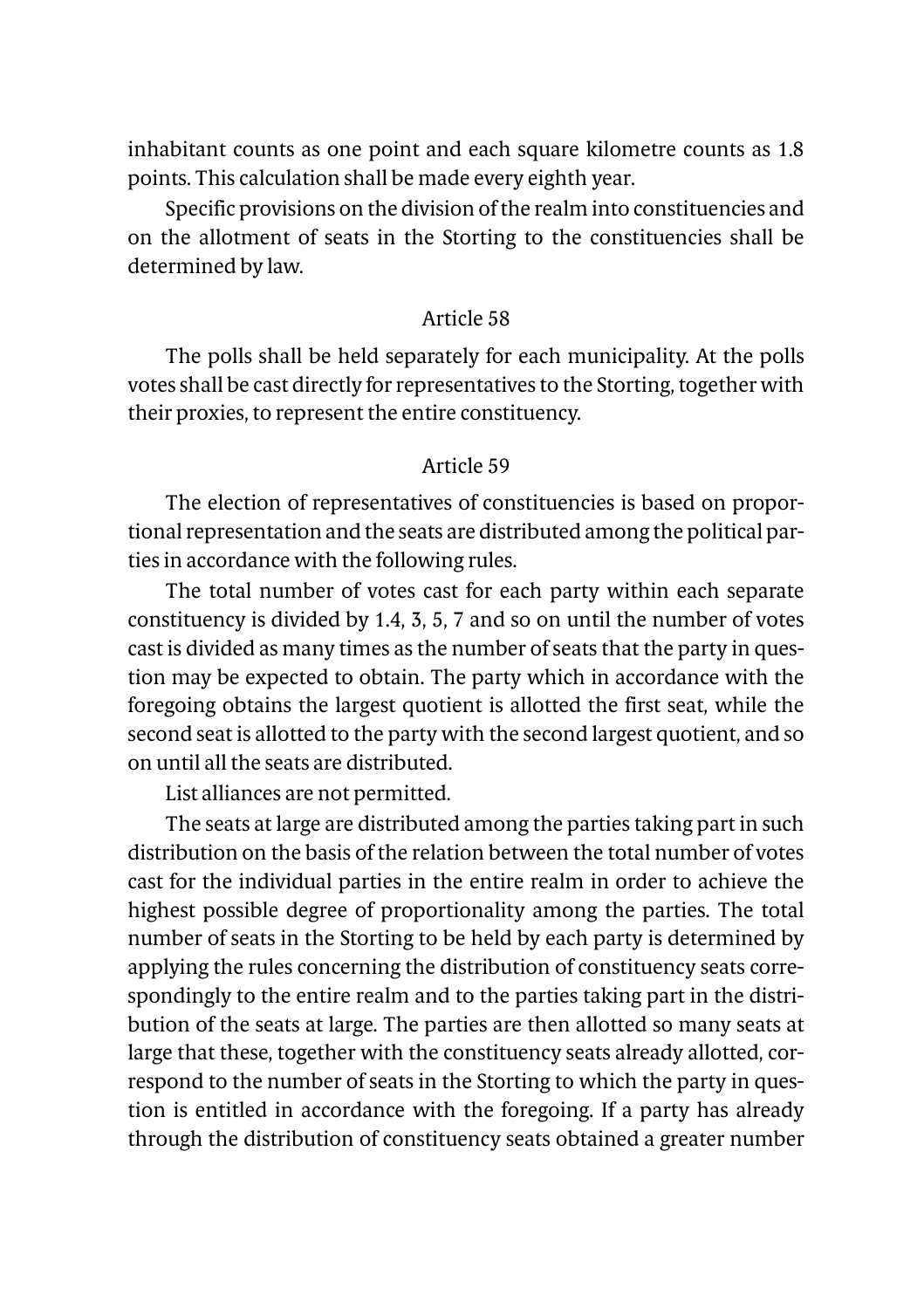of seats than it is entitled to in accordance with the foregoing, a new distribution of the seats at large shall be carried out exclusively among the other parties, in such a way that no account is taken of the number of votes cast for and constituency seats obtained by the said party.

No party may be allotted a seat at large unless it has received at least four per cent of the total number of votes cast in the entire realm.

Specific provisions concerning the distribution among the constituencies of the seats at large allotted to the parties shall be determined by law.

### Article 60

Whether and in what manner those entitled to vote may deliver their ballot papers without personal attendance at the polls shall be determined by law.

### Article 61

No one may be elected as a Member of the Storting unless he or she is entitled to vote.

## Article 62

Officials who are employed in government ministries, except however state secretaries and political advisers, may not be elected as representatives. The same applies to Members of the Supreme Court and officials employed in the diplomatic or consular services.

Members of the Council of State may not attend meetings of the Storting as representatives while holding a seat in the Council of State. Nor may state secretaries attend as representatives while holding their offices, and political advisers in government ministries may not attend meetings of the Storting as long as they hold their positions.

## Article 63

It is the duty of anyone who is elected as a Member of the Storting to accept such election, unless they:

- a) are elected outside the constituency in which he is entitled to vote.
- b) have as a Member attended all the sessions of the Storting following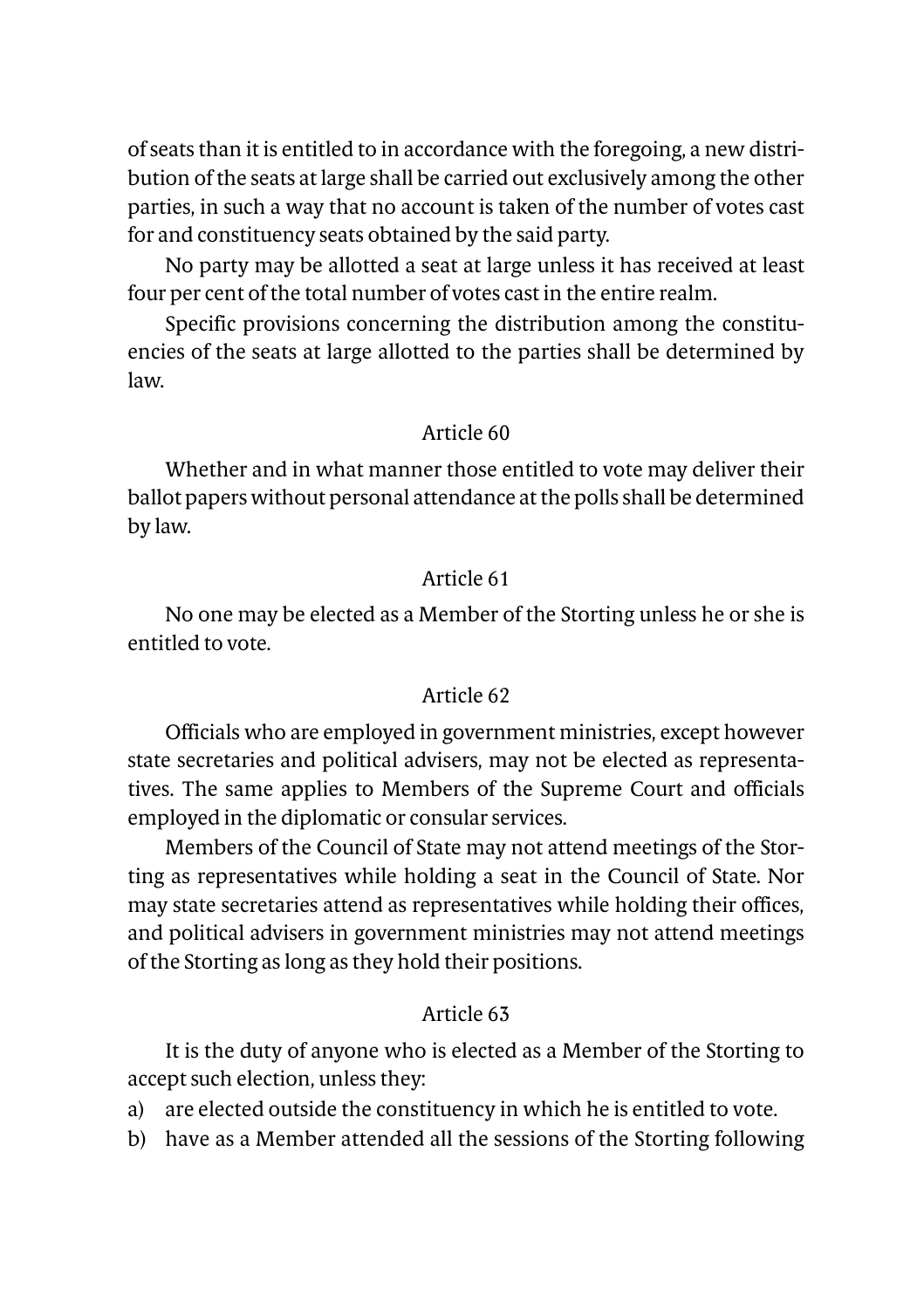the previous election.

d) are a member of a political party and are elected on a list of candidates which has not been issued by that party.

Rules for the time within which and the manner in which anyone who has the right to refuse election shall assert this right shall be prescribed by law.

It shall similarly be prescribed by law by what date and in which manner anyone who is elected as representative for two or more constituencies shall state which election he will accept.

# Article 64

The Members elected shall be furnished with credentials, the validity of which shall be adjudged by the Storting.

# Article 65

Every Member and Substitute Member called to the Storting shall be entitled to receive from the Treasury such reimbursement as is prescribed by law for travelling expenses to and from the Storting, and from the Storting to his home and back again during vacations lasting at least fourteen days.

He shall further be entitled to remuneration, likewise prescribed by law, for attending the Storting.

# Article 66

Members on their way to and from the Storting, as well as during their attendance there, shall be exempt from personal arrest, unless they are apprehended in public crimes. Nor may they be called to account outside the meetings of the Storting for opinions expressed there. Everyone shall be bound to conform to the rules of procedure therein adopted.

# Article 67

The Members elected in the aforesaid manner shall constitute the Storting of the Kingdom of Norway.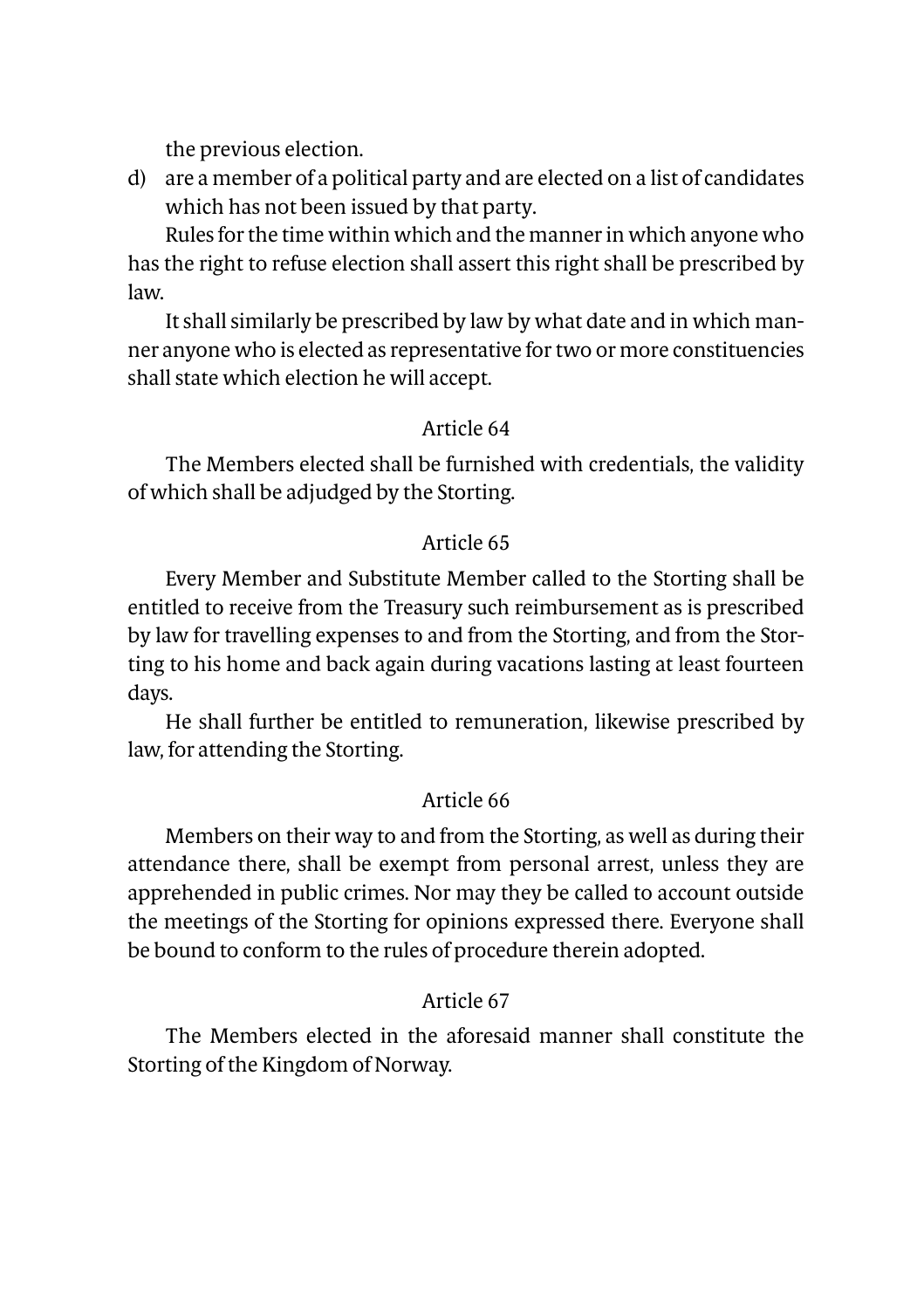The Storting shall as a rule assemble on the first weekday in October every year in the capital of the realm, unless the King, by reason of extraordinary circumstances, such as hostile invasion or infectious disease, designates another town in the realm for the purpose. Such a decision must be publicly announced in good time.

#### Article 69

When the Storting is not assembled, it may be summoned by the King if he finds it necessary.

## Article 70

(Repealed)

## Article 71

The Members of the Storting function as such for four successive years.

## Article 72

(Repealed)

## Article 73

The Storting appoints a President, five Vice Presidents and two Secretaries. The Storting may not hold a sitting unless at least half of its Members are present. However, Bills concerning amendments to the Constitution may not be dealt with unless at least two thirds of the Members of the Storting are present.

### Article 74

As soon as the Storting is constituted, the King, or whoever he appoints for the purpose, shall open its proceedings with a speech, in which he shall inform it of the state of the realm and of the issues to which he particularly desires to call the attention of the Storting. No deliberations may take place in the presence of the King.

When the proceedings of the Storting have been opened, the Prime Minister and the Members of the Council of State have the right to attend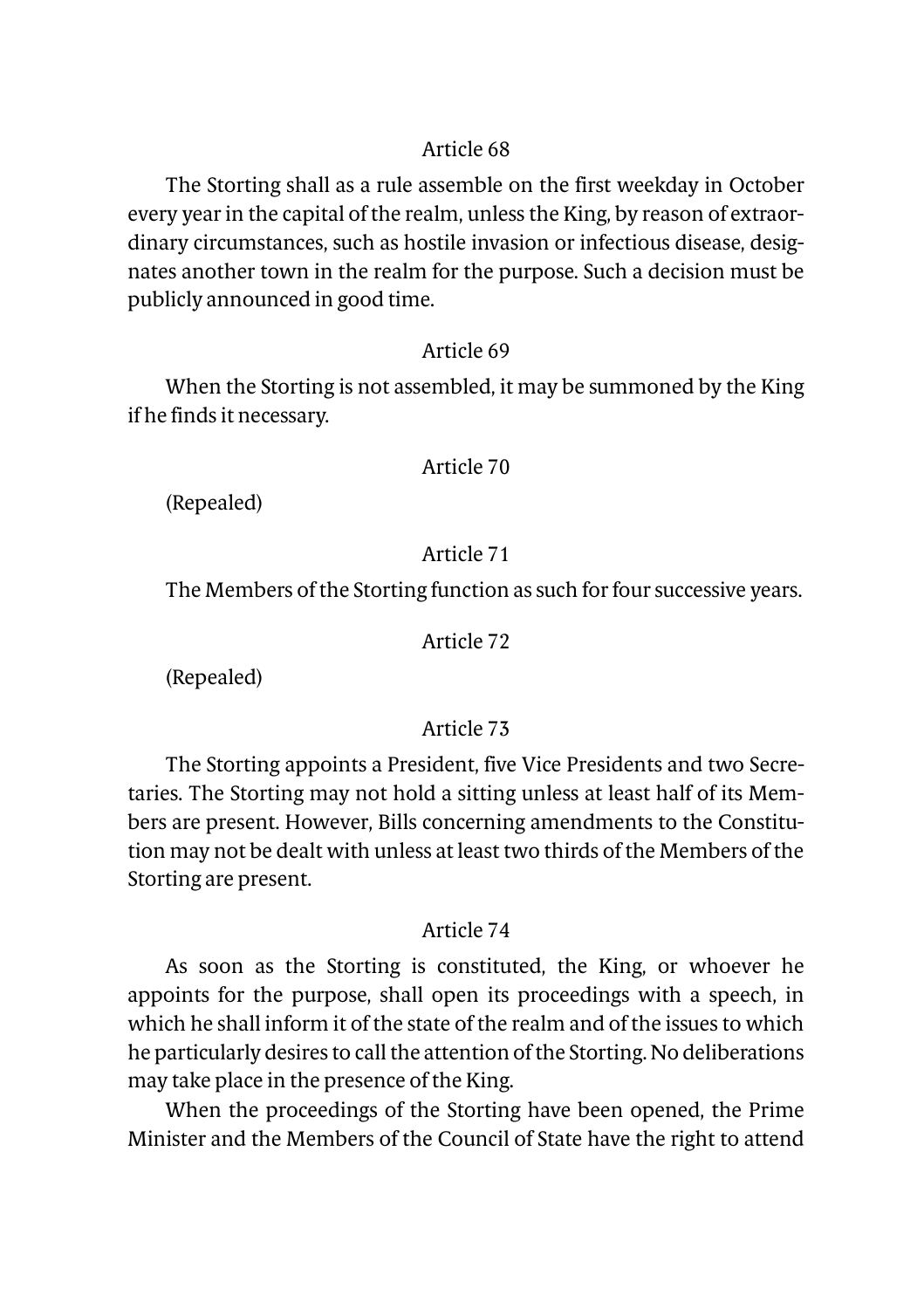the Storting and, like its Members, although without voting, to take part in any proceedings conducted in open session, while in matters discussed in closed session only insofar as permitted by the Storting.

# Article 75

It devolves upon the Storting:

- a) to enact and repeal laws; to impose taxes, duties, customs and other public charges, which shall not, however, remain operative beyond 31 December of the succeeding year, unless they are expressly renewed by a new Storting;
- b) to raise loans in the name of the realm;
- c) to supervise the monetary system of the realm;
- d) to appropriate the moneys necessary to meet government expenditure;
- e) to decide how much shall be paid annually to the King for the Royal Household, and to determine the Royal Family's appanage, which may not, however, consist of real property;
- f) to have submitted to it the records of the Council of State, and all public reports and documents;
- g) to have communicated to it the treaties which the King, on behalf of the State, has concluded with foreign powers;
- h) to have the right to require anyone, the King and the Royal Family excepted, to appear before it on matters of State; the exception does not, however, apply to the Royal Princes and Princesses if they hold any public office;
- i) to review the provisional lists of salaries and pensions and to make therein such alterations as it deems necessary;
- k) to appoint five auditors, who shall annually examine the State Accounts and publish extracts of the same in print, for which purpose the Accounts shall be submitted to the auditors within six months of the end of the year for which the appropriations of the Storting have been made, and to adopt provisions concerning the procedure for authorising the accounts of government accounting officials;
- l) to appoint a person, not a Member of the Storting, in a manner prescribed by law, to supervise the public administration and all who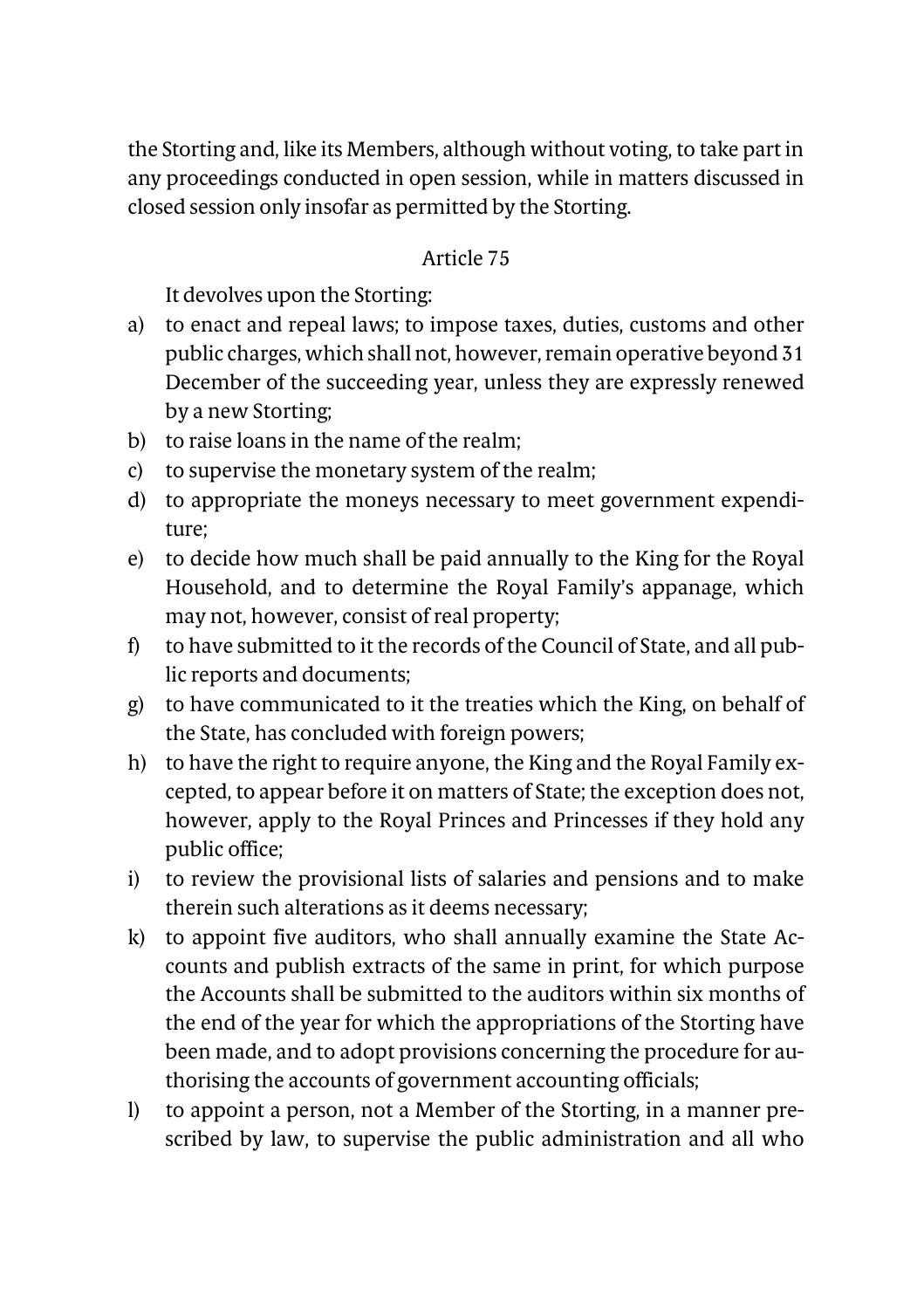work in its service, to assure that no injustice is done against the individual citizen;

m) to naturalise aliens.

# Article 76

Every Bill shall first be proposed in the Storting, either by one of its own Members, or by the Government through a Member of the Council of State.

Once the Bill is passed there, a new deliberation is to take place in the Storting, which either approves or rejects it. In the latter case the Bill, with the comments appended by the Storting, shall again be taken into consideration by the Storting, which either shelves the Bill or approves it with the said comments.

Between each such deliberation there shall be an interval of at least three days.

# Article 77

When a Bill has been approved by the Storting in two consecutive sittings, it is sent to the King with a request that it may receive the Royal Assent.

# Article 78

If the King assents to the Bill, he appends his signature, whereby it becomes law.

If he does not assent to it, he returns it to the Storting with a statement that he does not for the time being find it expedient to give his assent. In that case the Bill must not again be submitted to the King by the Storting then assembled.

### Article 79

If a Bill has been passed unaltered by two sessions of the Storting, constituted after two separate successive elections and separated from each other by at least two intervening sessions of the Storting, without a divergent Bill having been passed by any Storting in the period between the first and last adoption, and it is then submitted to the King with a petition that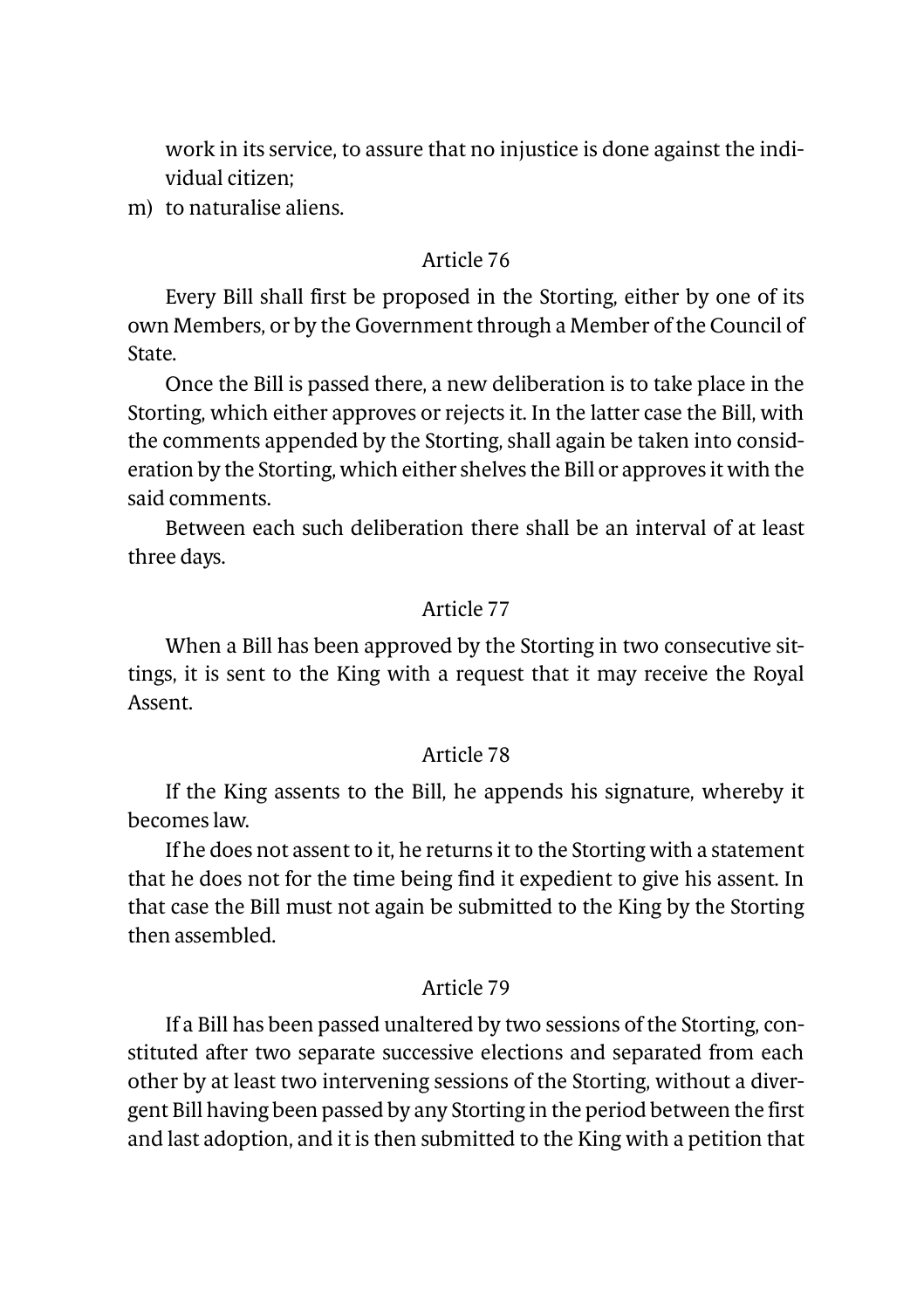His Majesty shall not refuse his assent to a Bill which, after the most mature deliberation, the Storting considers to be beneficial, it shall become law even if the Royal Assent is not accorded before the Storting goes into recess.

### Article 80

The Storting shall remain in session as long as it deems it necessary and shall terminate its proceedings when it has concluded its business.

In accordance with the rules of procedure adopted by the Storting, the proceedings may be resumed, but they shall terminate not later than the last weekday in the month of September.

Within this time the King shall communicate his decision with regard to the Bills that have not already been decided, by either confirming or rejecting them. All those which he does not expressly accept are deemed to have been rejected by him.

## Article 81

All Acts (with the exception of those mentioned in Article 79) are drawn up in the name of the King, under the Seal of the Realm of Norway, and in the following terms: "We, X, make it publicly known: that the decision of the Storting of the date stated has been laid before Us: (here follows the decision). In consequence whereof We have assented to and confirmed, as We hereby do assent to and confirm the same as Law under Our Hand and the Seal of the Realm."

## Article 82

The Government is to provide the Storting with all information that is necessary for the proceedings on the matters it submits. No Member of the Council of State may submit incorrect or misleading information to the Storting or its bodies.

### Article 83

The Storting may obtain the opinion of the Supreme Court on points of law.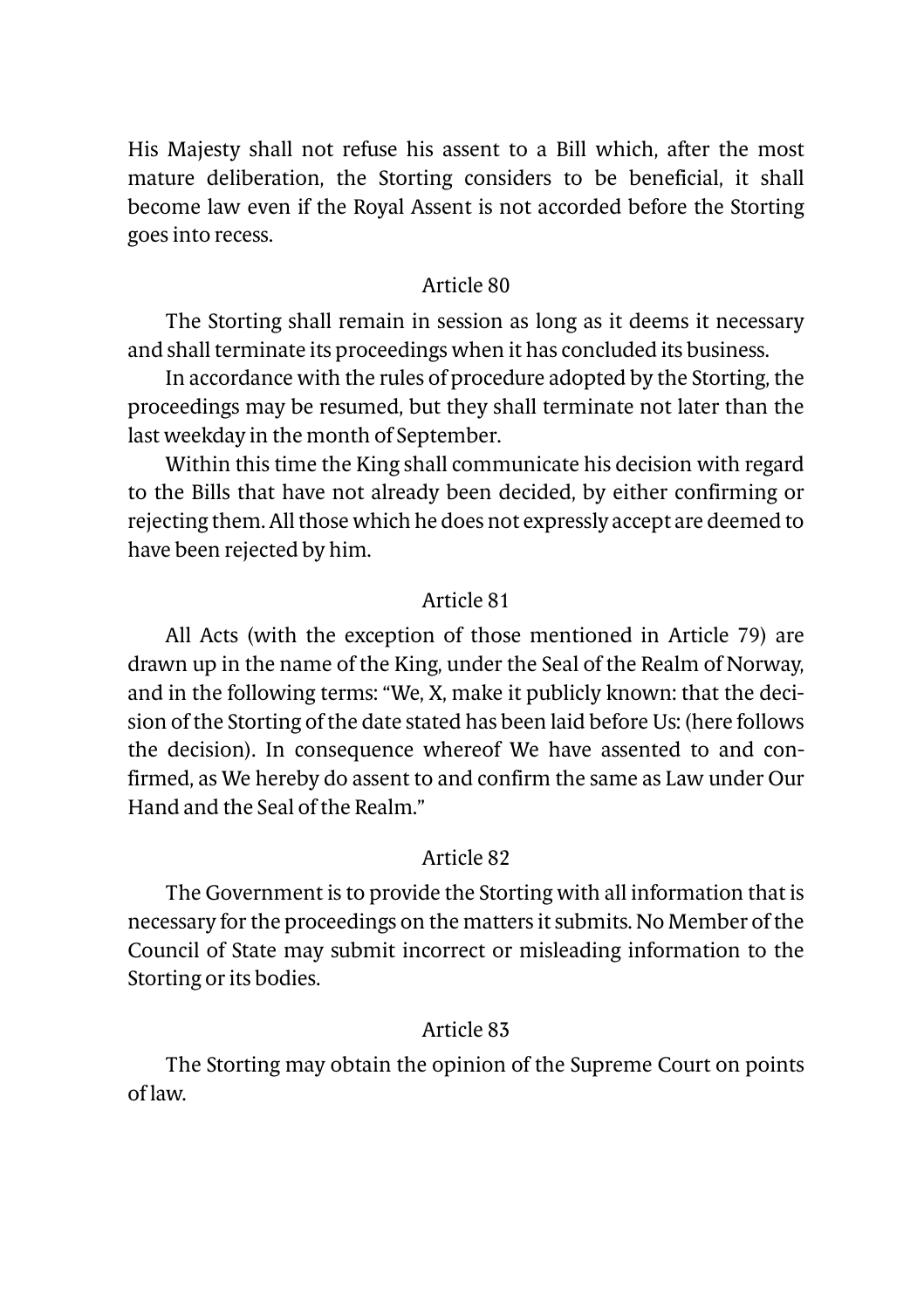The Storting shall meet in open session, and its proceedings shall be published in print, except in those cases where a majority decides to the contrary.

#### Article 85

Any person who obeys an order the purpose of which is to disturb the liberty and security of the Storting is thereby guilty of treason against the country.

## **D.**

## *The Judicial Power*

#### Article 86

The Court of Impeachment pronounces judgment in the first and last instance in such proceedings as are brought by the Storting against Members of the Council of State or of the Supreme Court or of the Storting for criminal or other unlawful conduct in cases where they have breached their constitutional obligations.

The specific rules concerning indictment by the Storting in accordance with this Article shall be determined by law. However, the limitation period for the institution of indictment proceedings before the Court of Impeachment may not be set at less than 15 years.

The judges of the Court of Impeachment comprise six Members elected by the Storting and the five longest-serving, permanently appointed Members of the Supreme Court, including the President of the Supreme Court. The Storting elects the Members and their deputies for a period of six years. A Member of the Council of State or of the Storting may not be elected as a Member of the Court of Impeachment. In the Court of Impeachment the President of the Supreme Court shall preside.

Any person sitting in the Court of Impeachment who has been elected by the Storting shall not lose his seat in the Court if the period for which he is elected expires before the Court of Impeachment has concluded the proceedings in the case. Nor shall a Justice of the Supreme Court who is a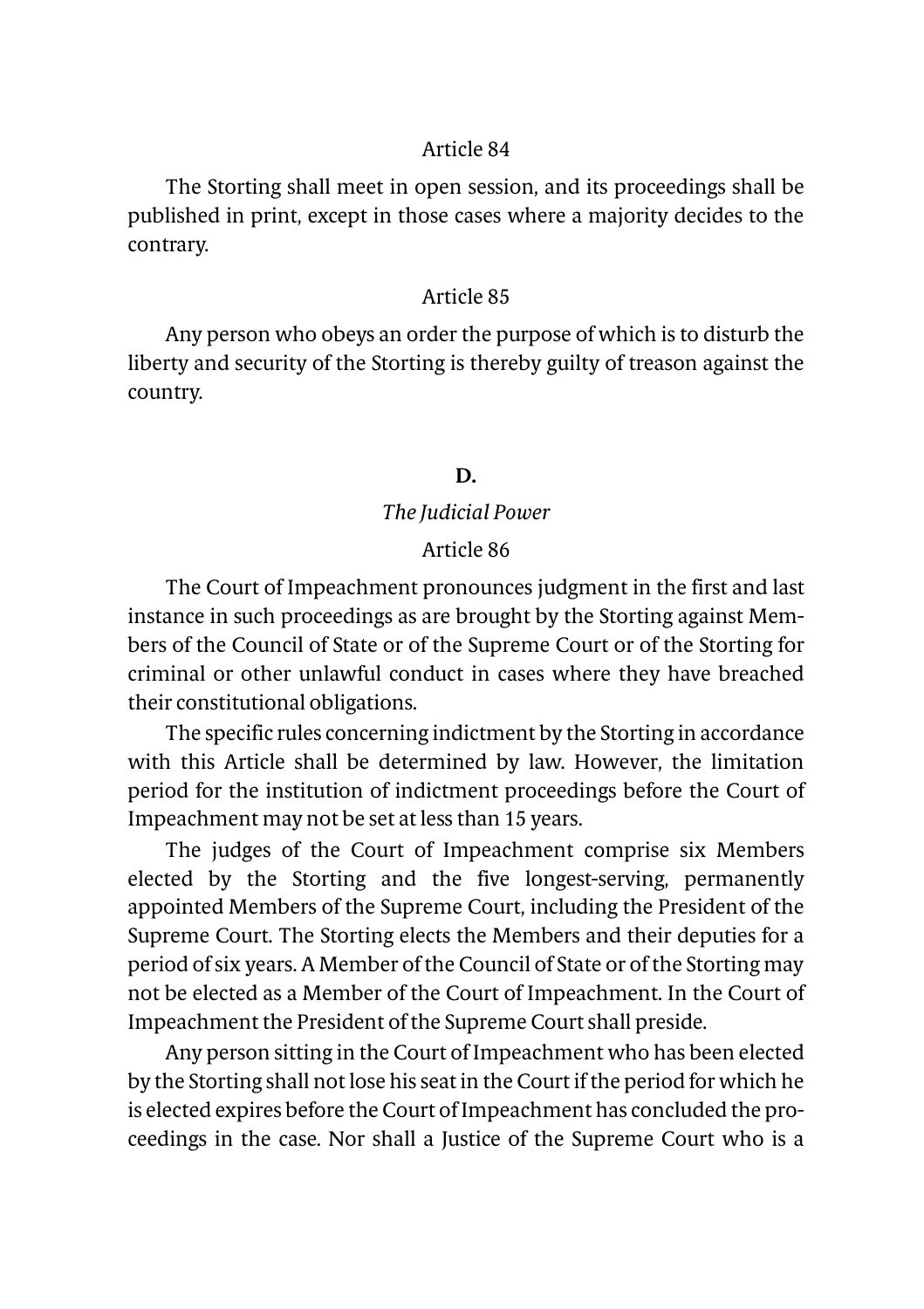Member of the Court of Impeachment lose his seat in the Court, even if he resigns as a Member of the Supreme Court.

# Article 87

Specific provisions as to the composition of the Court of Impeachment and its procedures shall be laid down by law.

## Article 88

The Supreme Court pronounces judgment in the final instance. Nevertheless, limitations on the right to bring a case before the Supreme Court may be prescribed by law.

The Supreme Court shall consist of a President and at least four other Members.

## Article 89

(Repealed)

## Article 90

The judgments of the Supreme Court may in no case be appealed.

## Article 91

No one may be appointed a Member of the Supreme Court before reaching 30 years of age.

## **E.**

### *Human Rights*

## Article 92

The authorities of the State shall respect and ensure human rights as they are expressed in this Constitution and in the treaties concerning human rights that are binding for Norway.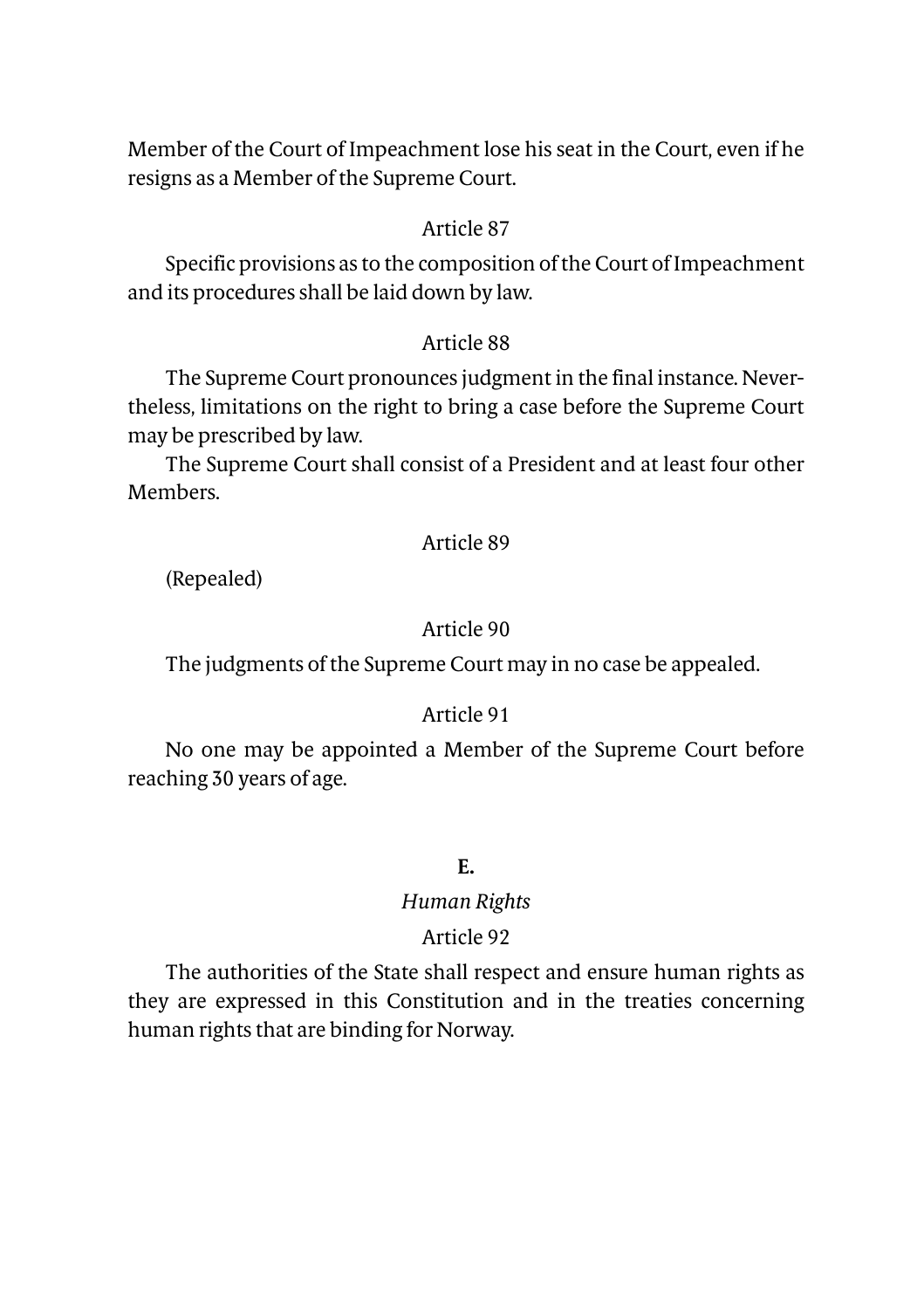Every human being has the right to life. No one may be sentenced to death.

No one may be subjected to torture or other inhuman or degrading treatment or punishment.

No one shall be held in slavery or required to perform forced labour.

The authorities of the State shall protect the right to life and oppose torture, slavery, forced labour and other forms of inhuman or degrading treatment.

## Article 94

No one may be taken into custody or otherwise be deprived of their liberty except in the cases determined by law and in the manner prescribed by law. Deprivation of liberty must be necessary and must not constitute a disproportionate infringement.

Persons arrested shall as soon as possible be brought before a court. Others who have been deprived of their liberty have the right to bring their deprivation of liberty before a court without unjustified delay.

Those responsible for the unwarranted arrest or illegal detention of a person shall be answerable to the person concerned.

### Article 95

Everyone has the right to have their case tried by an independent and impartial court within reasonable time. Legal proceedings shall be fair and public. The court may however conduct proceedings in camera if considerations of the privacy of the parties concerned or if weighty and significant public interests necessitate this.

The authorities of the state shall ensure the independence and impartiality of the courts and the members of the judiciary.

# Article 96

No one may be sentenced except according to law, or be punished except after a court judgment.

Everyone has the right to be presumed innocent until proved guilty according to law.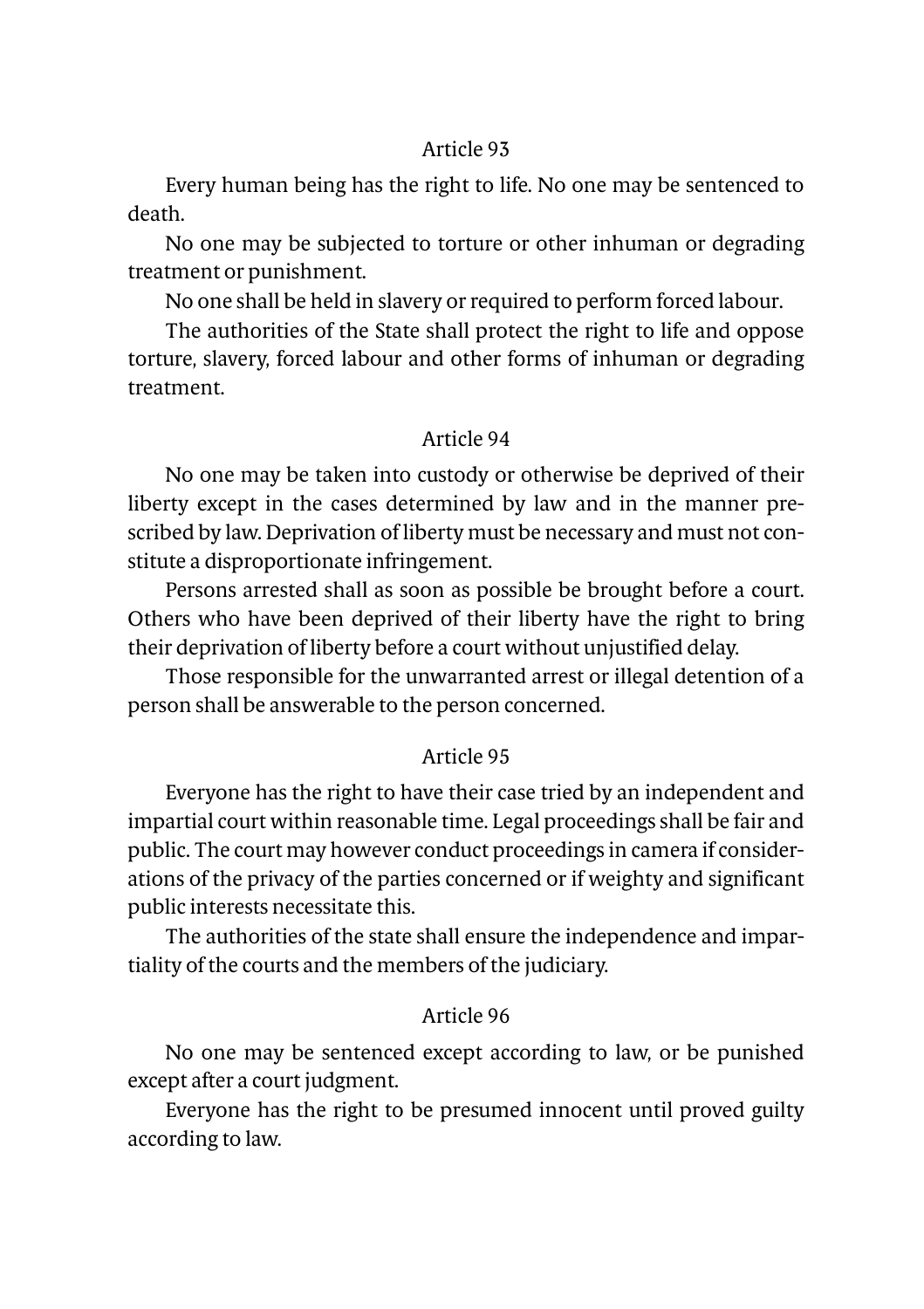No one may be sentenced to surrender property or accumulated wealth unless the assets have been used to commit or are profits from a criminal act.

# Article 97

No law must be given retroactive effect.

#### Article 98

All people are equal under the law.

No human being must be subject to unfair or disproportionate differential treatment.

## Article 99

(Repealed)

# Article 100

There shall be freedom of expression.

No one may be held liable in law for having imparted or received information, ideas or messages unless this can be justified in relation to the grounds for freedom of expression, which are the seeking of truth, the promotion of democracy and the individual's freedom to form opinions. Such legal liability shall be prescribed by law.

 Everyone shall be free to speak their mind frankly on the administration of the State and on any other subject whatsoever. Clearly defined limitations to this right may only be imposed when particularly weighty considerations so justify in relation to the grounds for freedom of expression.

Prior censorship and other preventive measures may not be applied unless so required in order to protect children and young persons from the harmful influence of moving pictures. Censorship of letters may only be imposed in institutions.

Everyone has a right of access to documents of the State and municipalities and a right to follow the proceedings of the courts and democratically elected bodies. Limitations to this right may be prescribed by law to protect the privacy of the individual or for other weighty reasons.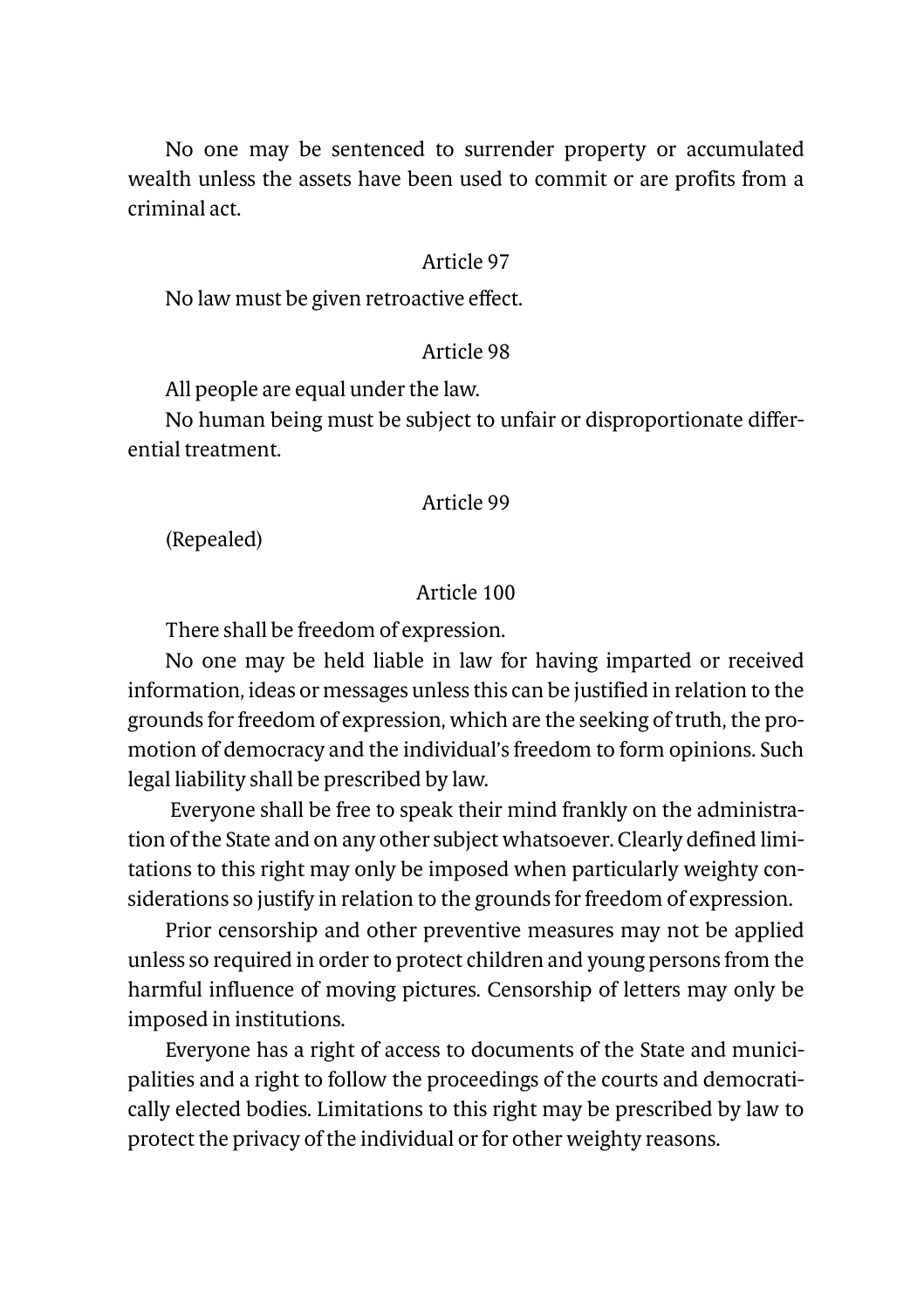The authorities of the state shall create conditions that facilitate open and enlightened public discourse.

# Article 101

Everyone has the right to form, join and leave associations, including trade unions and political parties.

All people may meet in peaceful assemblies and demonstrations.

The Government is not entitled to employ military force against citizens of the state, except in accordance with the law, unless an assembly disturbs the public peace and does not immediately disperse after the articles of the statute book relating to riots have been read out clearly three times by the civil authority.

# Article 102

Everyone has the right to the respect of their privacy and family life, their home and their communication. Search of private homes shall not be made except in criminal cases.

The authorities of the state shall ensure the protection of personal integrity.

# Article 103

(Repealed)

# Article 104

Children have the right to respect for their human dignity. They have the right to be heard in questions that concern them, and due weight shall be attached to their views in accordance with their age and development.

For actions and decisions that affect children, the best interests of the child shall be a fundamental consideration.

Children have the right to protection of their personal integrity. The authorities of the state shall create conditions that facilitate the child's development, including ensuring that the child is provided with the necessary economic, social and health security, preferably within their own family.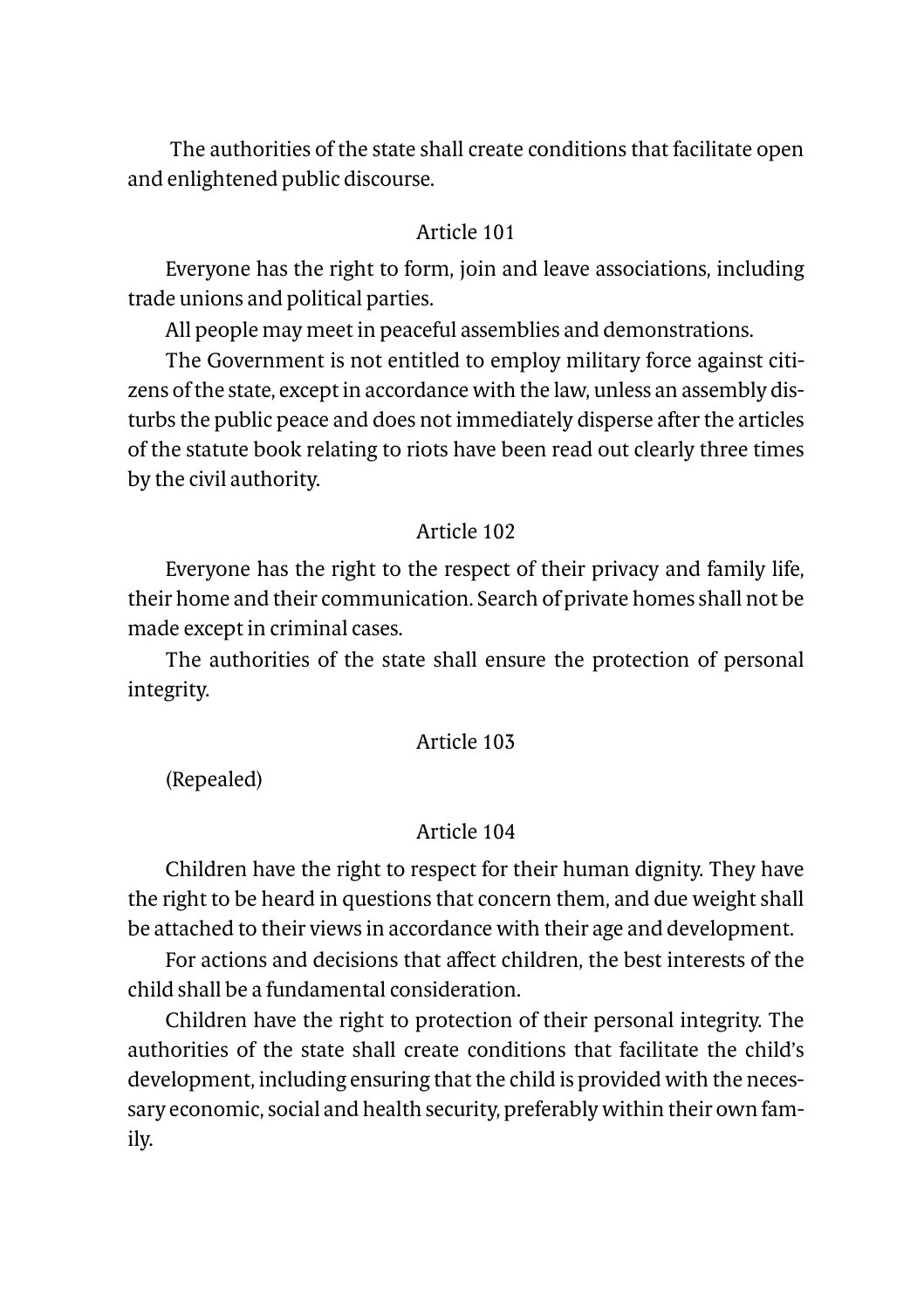If the welfare of the state requires that any person shall surrender their movable or immovable property for the public use, they shall receive full compensation from the Treasury.

## Article 106

Everyone who resides legally in the realm may move freely within the borders of the realm and choose their place of residence there.

No one may be denied the right to leave the realm, unless so required out of consideration for effective legal proceedings or the performance of military service. Norwegian citizens may not be refused entry into the realm.

# Article 107

## Article 108

The authorities of the state shall create conditions enabling the Sami people to preserve and develop its language, culture and way of life.

# Article 109

Everyone has the right to education. Children have the right to receive basic education. The education shall safeguard the individual's abilities and needs, and promote respect for democracy, the rule of law and human rights.

The authorities of the state shall ensure access to upper secondary education and equal opportunities for higher education on the basis of qualifications.

## Article 110

The authorities of the state shall create conditions under which every person capable of work is able to earn a living through their work or enterprise. Those who cannot themselves provide for their own subsistence have the right to support from the state.

Specific provisions concerning the right of employees to co-determination at their work place shall be laid down by law.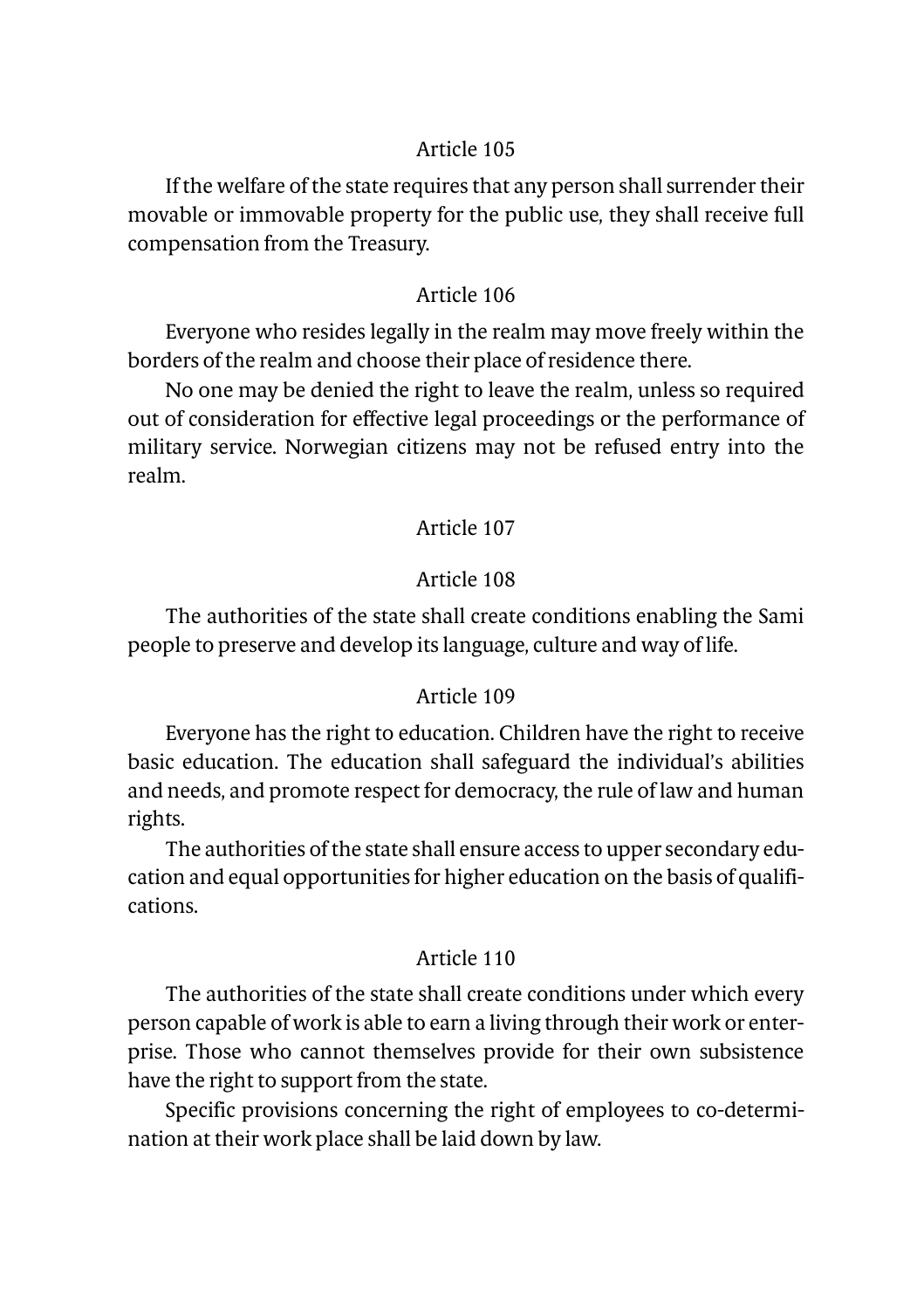# Article 112

Every person has the right to an environment that is conducive to health and to a natural environment whose productivity and diversity are maintained. Natural resources shall be managed on the basis of comprehensive long-term considerations which will safeguard this right for future generations as well.

In order to safeguard their right in accordance with the foregoing paragraph, citizens are entitled to information on the state of the natural environment and on the effects of any encroachment on nature that is planned or carried out.

The authorities of the state shall take measures for the implementation of these principles.

## Article 113

Infringement of the authorities against the individual must be founded on the law.

# **F.**

## *General Provisions*

## Article 114

To senior official posts in the State may be appointed only Norwegian citizens, men or women, who speak the language of the country, and who:

- a) either were born in the realm of parents who were then Norwegian subjects;
- b) or were born in a foreign country of Norwegian parents who were not at that time subjects of another State;
- c) or hereafter have resided for ten years in the realm;
- d) or have been naturalised by the Storting.

Others may, however, be appointed as teachers at universities and institutions of higher learning, as medical practitioners and as consuls in places abroad.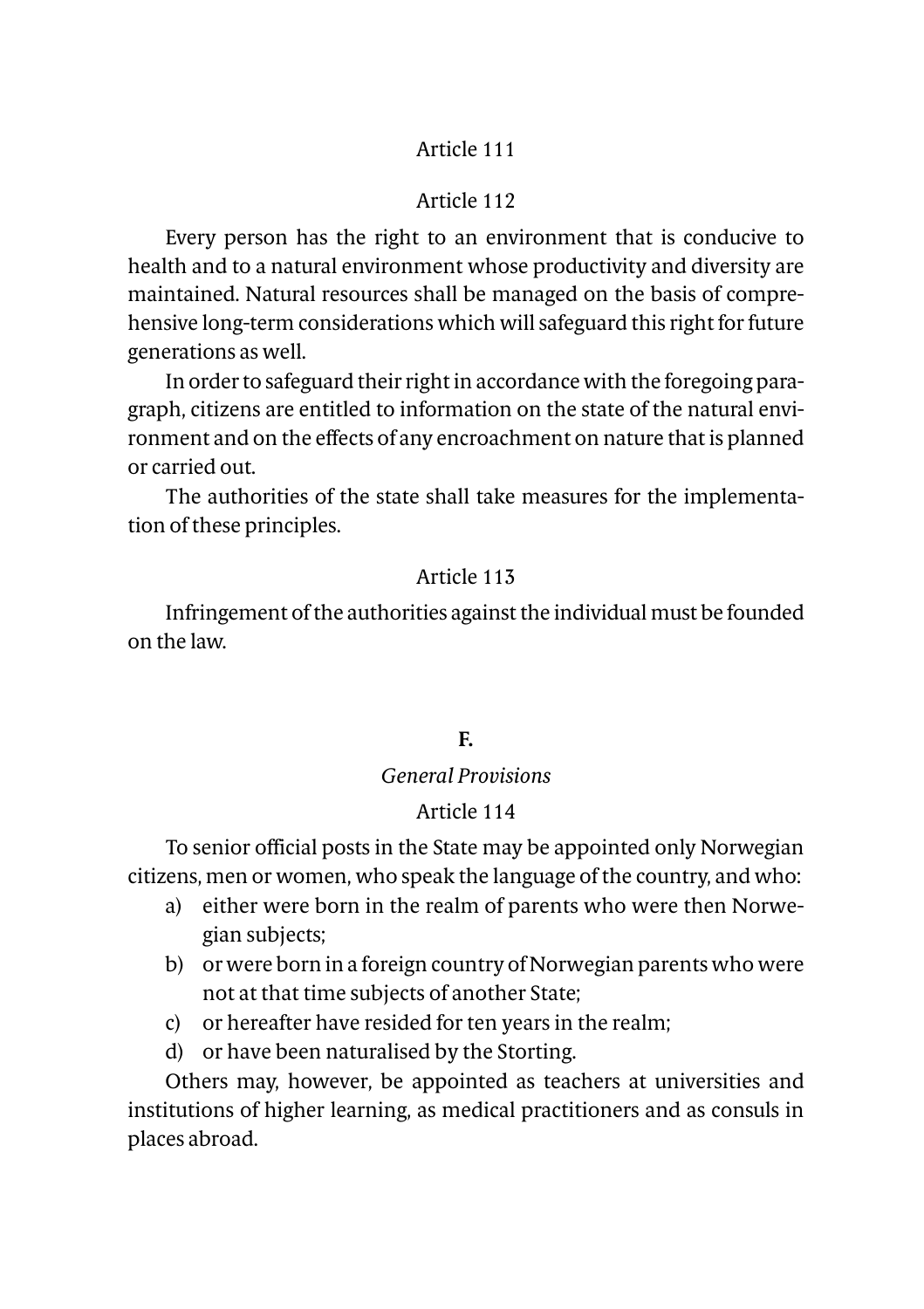In order to safeguard international peace and security or to promote the international rule of law and cooperation, the Storting may, by a threefourths majority, consent that an international organisation to which Norway belongs or will belong shall have the right, within specified fields, to exercise powers which in accordance with this Constitution are normally vested in the authorities of the state, although not the power to alter this Constitution. For the Storting to grant such consent, at least two thirds of its Members shall be present, as required for proceedings for amending the Constitution.

The provisions of this Article do not apply in cases of membership in an international organisation whose decisions only have application for Norway exclusively under international law.

### Article 116

The purchase money, as well as the revenues of the landed property constituting ecclesiastical benefices, shall be applied solely to the benefit of the clergy and to the promotion of education. The property of charitable foundations shall be applied solely to the benefit of the foundations themselves.

# Article 117

Allodial right and the right of primogeniture shall not be abolished. The specific conditions under which these rights shall continue for the greatest benefit of the state and to the best advantage of the rural population shall be determined by the first or second subsequent Storting.

## Article 118

No earldoms, baronies, entailed estates or fidei commissa may be created in the future.

### Article 119

As a general rule every citizen of the State is equally bound to serve in the defence of the country for a specific period, irrespective of birth or fortune.